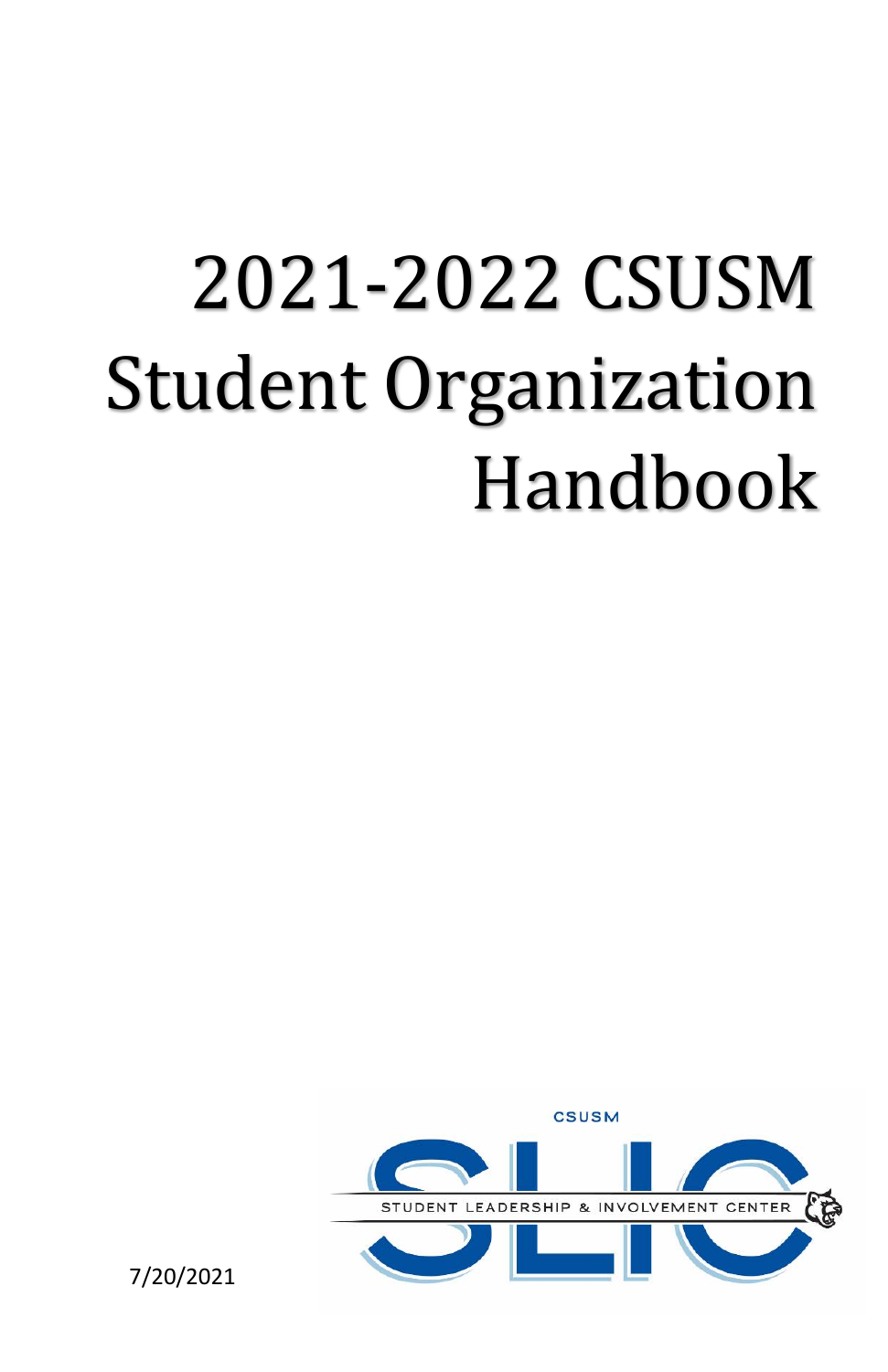Greetings Student Organization Leaders!

The Student Leadership & Involvement Center-SLIC (formerly known as Student Life & Leadership) is excited to welcome you and your members to this leadership journey. Although our name has changed, our services and commitment to you remains the same! Our goal is to provide you with quality advising, service, and support that will help you achieve your group's goals and objectives.

This handbook provides an overview of campus policies and procedures that you will need to know as you plan events, develop fundraising plans, manage your organization's finances, and get your organization set-up for success!

In addition to our conference and this handy handbook, we are pleased to offer support through our experienced Student Specialists and staff who are also accessible during business hours to address your questions and to provide general information about the Student Organization recognition process, leadership development opportunities, and the campus posting policy.

Best wishes for a wonderful academic year! All recognized Student Organizations will receive a letter or recognition with their unique 25Live username and password and Associated Students Inc. (ASI) account/chargeback number.

Please call, email and visit us in SLIC located in USU 3600. Office hours are subject to change depending on COVID-19 restrictions but you can always contact us at [studentorg@csusm.edu](mailto:studentorg@csusm.edu) o[r leadership@csusm.edu](mailto:leadership@csusm.edu) or on Microsoft Teams.

Warmly,

SLIC Staff

1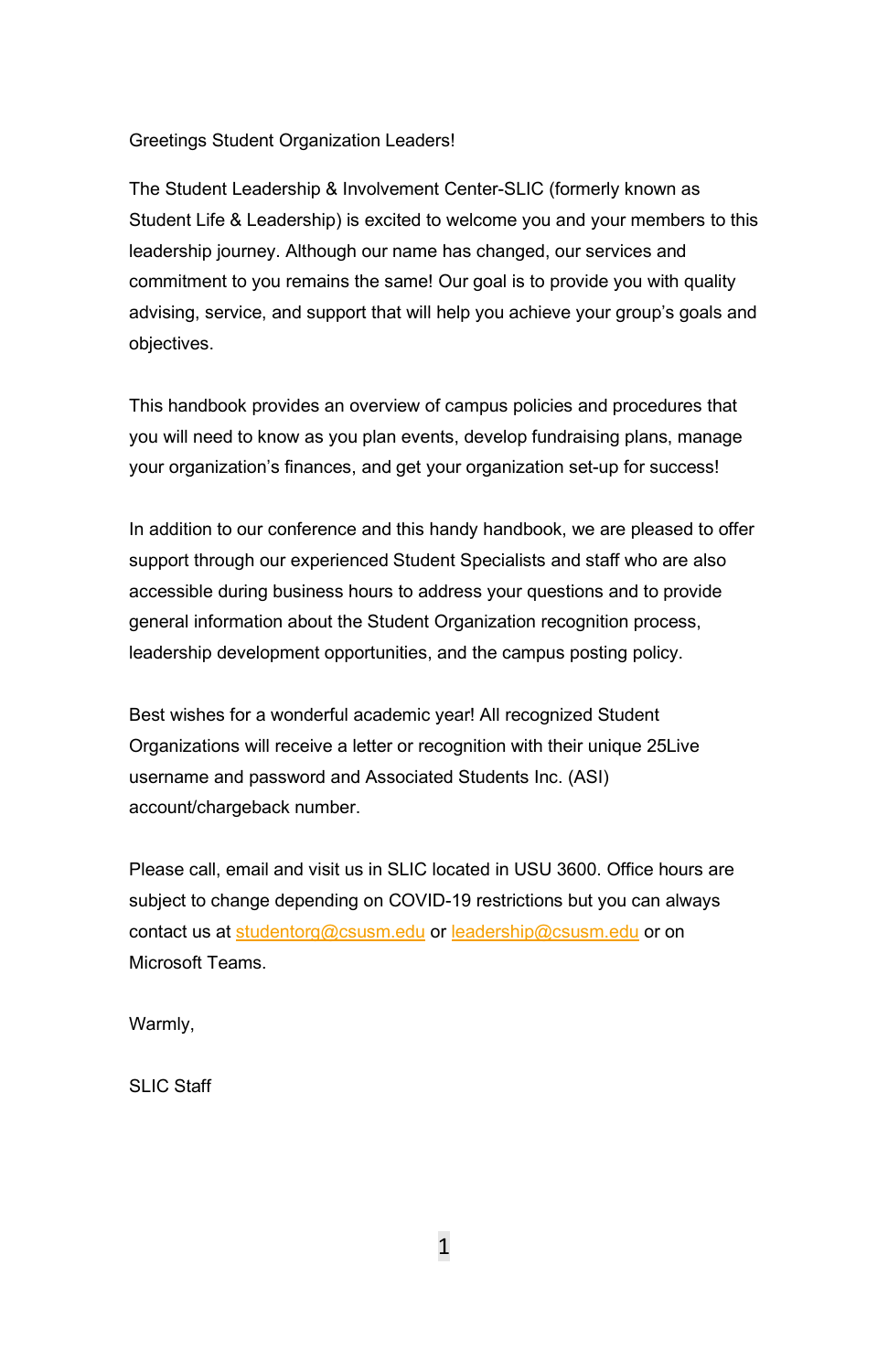# Table of Contents

| University Recognition & Requirements for Recognized Student                                                                                 |
|----------------------------------------------------------------------------------------------------------------------------------------------|
|                                                                                                                                              |
|                                                                                                                                              |
|                                                                                                                                              |
|                                                                                                                                              |
|                                                                                                                                              |
|                                                                                                                                              |
| Advisory Support for Recognized Student Organizations 8                                                                                      |
|                                                                                                                                              |
|                                                                                                                                              |
|                                                                                                                                              |
|                                                                                                                                              |
|                                                                                                                                              |
|                                                                                                                                              |
|                                                                                                                                              |
|                                                                                                                                              |
|                                                                                                                                              |
|                                                                                                                                              |
|                                                                                                                                              |
|                                                                                                                                              |
|                                                                                                                                              |
| Executive Order No. 1095- Sex Discrimination, Sexual Harassment,<br>Sexual Misconduct, Dating and Domestic Violence, and Stalking Policy  12 |
| Executive Order No. 1096 - Discrimination, Harassment, Retaliation,<br>Sexual Misconduct, Dating and Domestic Violence, and Stalking against |
| Executive Order No. 1098 - Student Conduct Procedures12                                                                                      |
| CSUSM's Notice of Non-Discrimination on the Basis of Gender or Sex12                                                                         |
|                                                                                                                                              |
|                                                                                                                                              |
|                                                                                                                                              |
|                                                                                                                                              |
|                                                                                                                                              |
|                                                                                                                                              |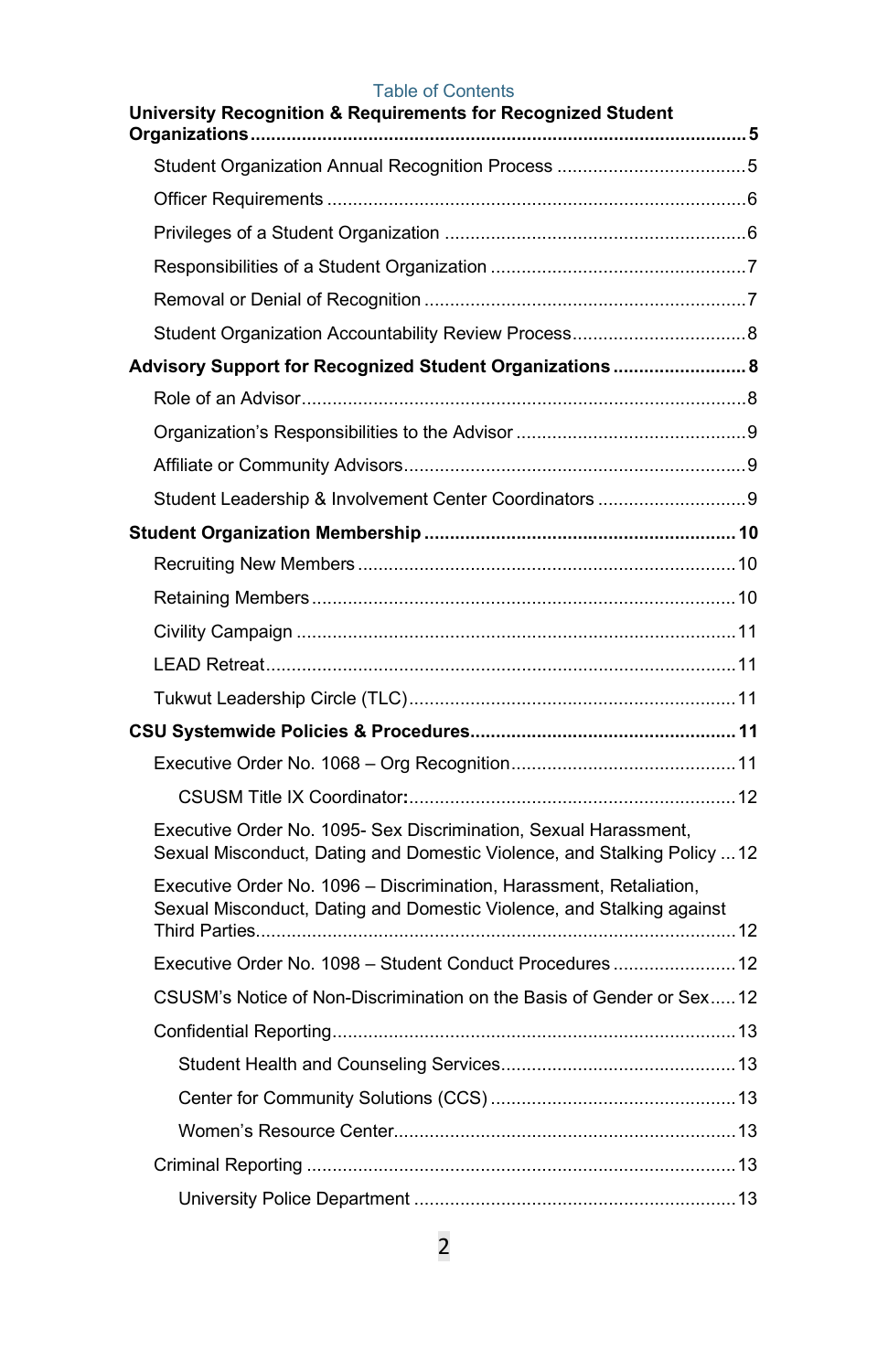| Local Police: San Diego County Sheriff - San Marcos  13     |  |
|-------------------------------------------------------------|--|
|                                                             |  |
|                                                             |  |
|                                                             |  |
|                                                             |  |
|                                                             |  |
|                                                             |  |
|                                                             |  |
|                                                             |  |
|                                                             |  |
|                                                             |  |
|                                                             |  |
|                                                             |  |
|                                                             |  |
|                                                             |  |
|                                                             |  |
| Events & Conference Services (ECS) Contact Information:21   |  |
|                                                             |  |
| Events Requiring Parking Passes for Guests & Hosting        |  |
|                                                             |  |
| Use of the Term Networking Event Instead of Job Fair22      |  |
|                                                             |  |
|                                                             |  |
|                                                             |  |
|                                                             |  |
|                                                             |  |
| Events at Clarke Field House and Campus Recreation Fields25 |  |
|                                                             |  |
|                                                             |  |
| Risk Management Safety, Risk & Sustainability Services27    |  |
|                                                             |  |
|                                                             |  |
|                                                             |  |
|                                                             |  |
| 3                                                           |  |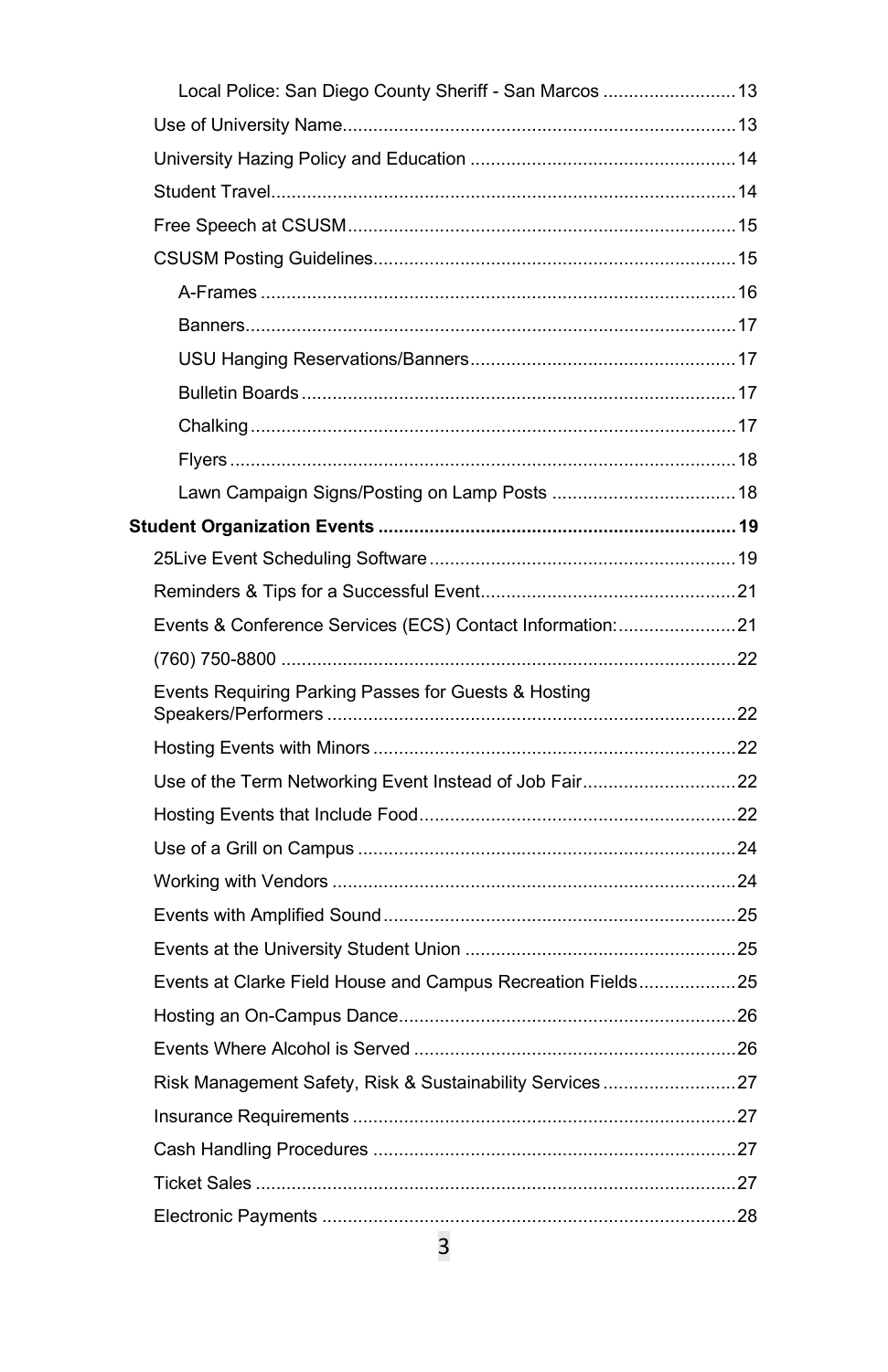| Paying for Events from an Off-Campus Account (Fraternity & Sorority | 28  |
|---------------------------------------------------------------------|-----|
|                                                                     |     |
|                                                                     |     |
|                                                                     |     |
|                                                                     | .29 |
|                                                                     |     |
|                                                                     |     |
|                                                                     |     |
|                                                                     |     |
| Student Organization Account Services & Funding 31                  |     |
|                                                                     |     |
|                                                                     |     |
|                                                                     |     |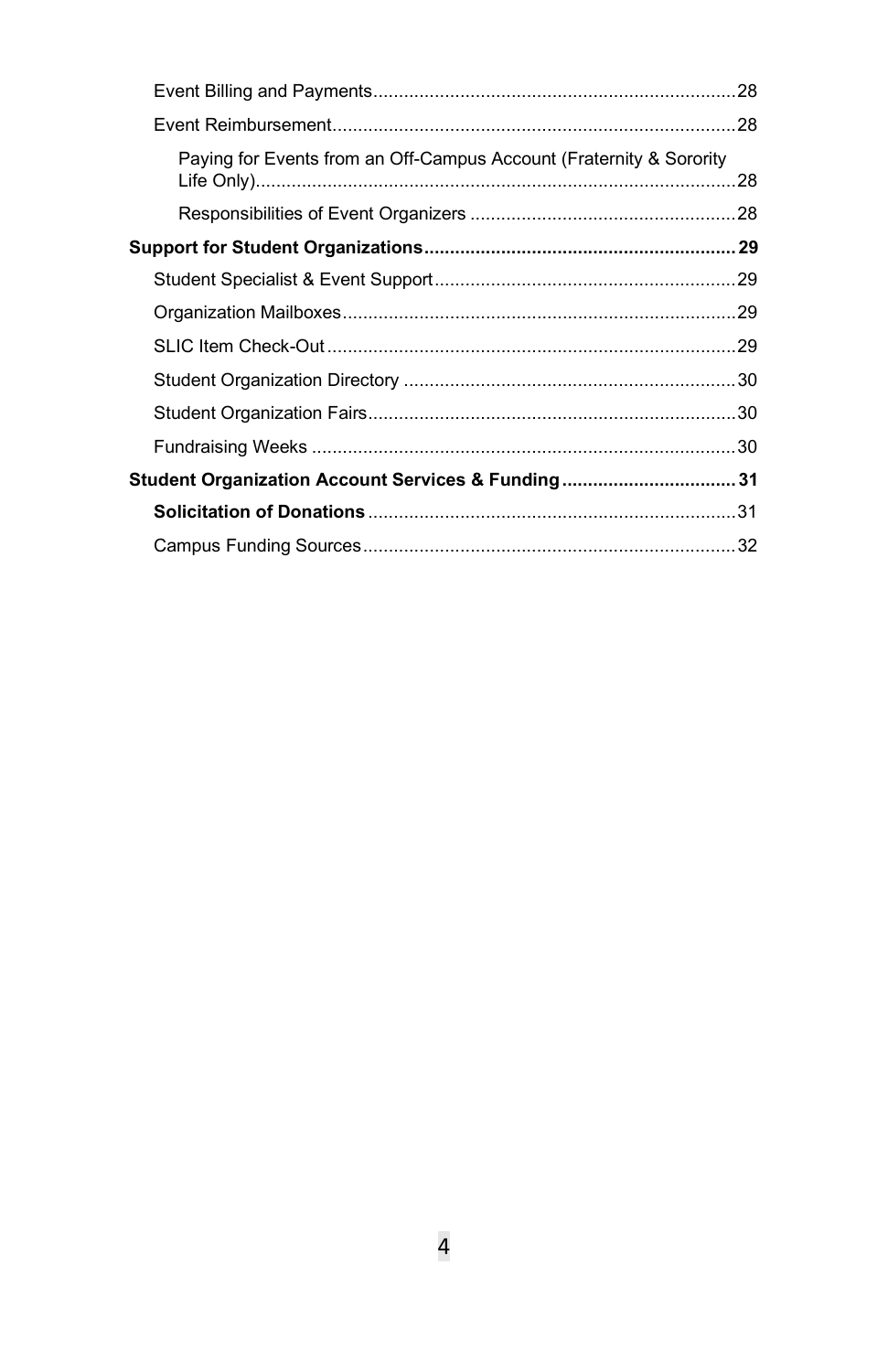## <span id="page-5-0"></span>University Recognition & Requirements for Recognized Student Organizations

- California State University (CSU) Executive Order 1068 requires that the campus recognize all Student Organizations if they wish to use University facilities for meetings/events and to associate the organization with the name of California State University San Marcos (CSUSM) or enjoy other privileges of being a recognized Student Organization.
- Student Leadership & Involvement Center (SLIC) is responsible for administering the recognition process for CSUSM Student Organizations each semester.
- Tukwut Trax (Presence) houses all Student Organization recognition documents, including but not limited to:
	- Student Organization Recognition Agreement,
	- Membership Roster, and
	- Constitution & By-Laws

#### <span id="page-5-1"></span>Student Organization Annual Recognition Process

Per CSU Executive Order 1068, all Student Organizations must submit the necessary documents for University recognition on an annual basis. At CSUSM, the following information must be submitted by the posted University deadlines:

- Online Student Organization University Recognition Form.
- Unique Student Organization email address that stays constant within the organization. Keep this email address from year to year.
- Electronically signed Student Organization Officer & Advisor Agreement Form.
- Electronically signed ASI Student Organization Funds Administration Agreement Form.
- Current Constitution and/or By-Laws using CSU template.
- Electronic Excel Spreadsheet of Current Membership Roster with at least 5 member names, student IDs and campus email addresses.
- All Student Organization Presidents and Treasurers must meet minimum officer requirements as listed in the coded memorandum.
- Officers must attend the recognition leadership conference in fall or spring depending on when they are recognized, and
- Each officially recognized Student Organization must have a University Faculty/Staff Advisor who is either a CSUSM faculty member or professional staff member. Advisors may not be from auxiliary organizations.
- Learn more about Executive Order 106[8 here.](https://calstate.policystat.com/policy/6591312/)

\*\*Note: If there are any substantive changes or amendments made to the organization's governing documents, they must be provided to SLIC within 90 days of the change or your organization risks losing recognition.

#### **Officer Changes/Transitions:**

If your student organization changes their leadership (President, Treasurer, Advisor) at any point during the academic year, the old or new officers are required to fill out th[e Officer Change Form](https://www.csusm.edu/sll/studentorgs/recognition.html) located on our website. Student Leadership & Involvement Center will send out a new Officer Agreement Form,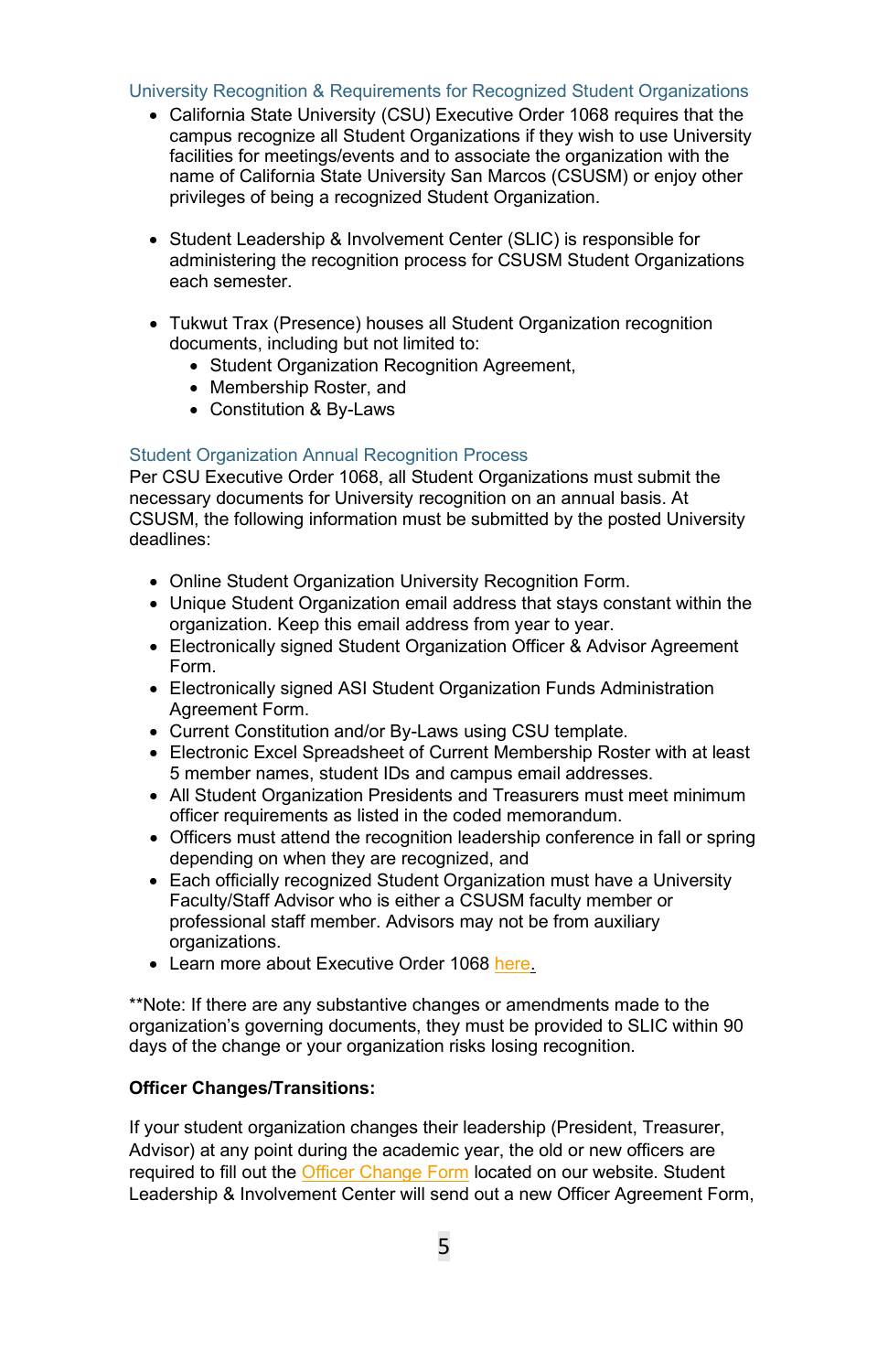allowing access to ASI funds and other student organization necessities. The information needed on the form includes:

- President & Treasurer's first and last name, CSUSM ID, CSUSM email, and phone number.
- Advisor's first and last name, CSUSM email, and phone number.

#### <span id="page-6-0"></span>Officer Requirements

Student Organization Presidents and Treasurers must meet minimum academic eligibility requirements outlined b[y CSU Coded Memorandum AA-](https://calstate.policystat.com/policy/6648732/)[2012-05:](https://calstate.policystat.com/policy/6648732/)

- Be matriculated and enrolled at CSUSM,
- Maintain a minimum overall grade point average of 2.0 each term,
- Be in good standing with the University,
- Earn at least 6 semester units while holding office, as undergraduates. Graduate and Credential students must earn at least 3 semester units while holding office,
- Is limited to 150 semester units or 125 percent of the units required for a specific baccalaureate degree objective, whichever is greater, graduate and credential students are allowed to earn a maximum of 50 semester units or 167 percent of the units required, whichever is greater.
- SLIC will only accept grade appeals for circumstances beyond the students control such as medical and military situations.

## <span id="page-6-1"></span>Privileges of a Student Organization

Once a Student Organization has completed the recognition process outlined above, an official letter of recognition will be emailed to the organization's President, Treasurer and their Faculty/Staff Advisor. Recognized Student Organizations are afforded a variety of privileges, including but not limited to the following:

- Designated SLIC Coordinator to support you in all areas.
- 2 sponsored quest (parking) passes per event upon 3 business days' notice to SLIC Coordinator.
- Free item check-out for org events.
- Monthly fundraising week.
- Meeting areas.
- Supplies for poster making.
- Leadership workshops and development opportunities.
- Use of California State University San Marcos (CSUSM) name.
- Use of University facilities and resources for meetings and events at discounted rates.
- Organization name listed in the SLIC Student Organization directory.
- Use of ASI Student Org Funds and Accounting Services.
- Ability to apply for funding for events through ASI Leadership Funding (ALF).
- Use of a mailbox in SLIC (USU 3600).
- Use of designated campus bulletin boards for publicity.
- Ability to recruit members on campus.
- Fall & Spring Student Organization Fairs to market your organization.
- Ability to participate in fundraising opportunities on campus.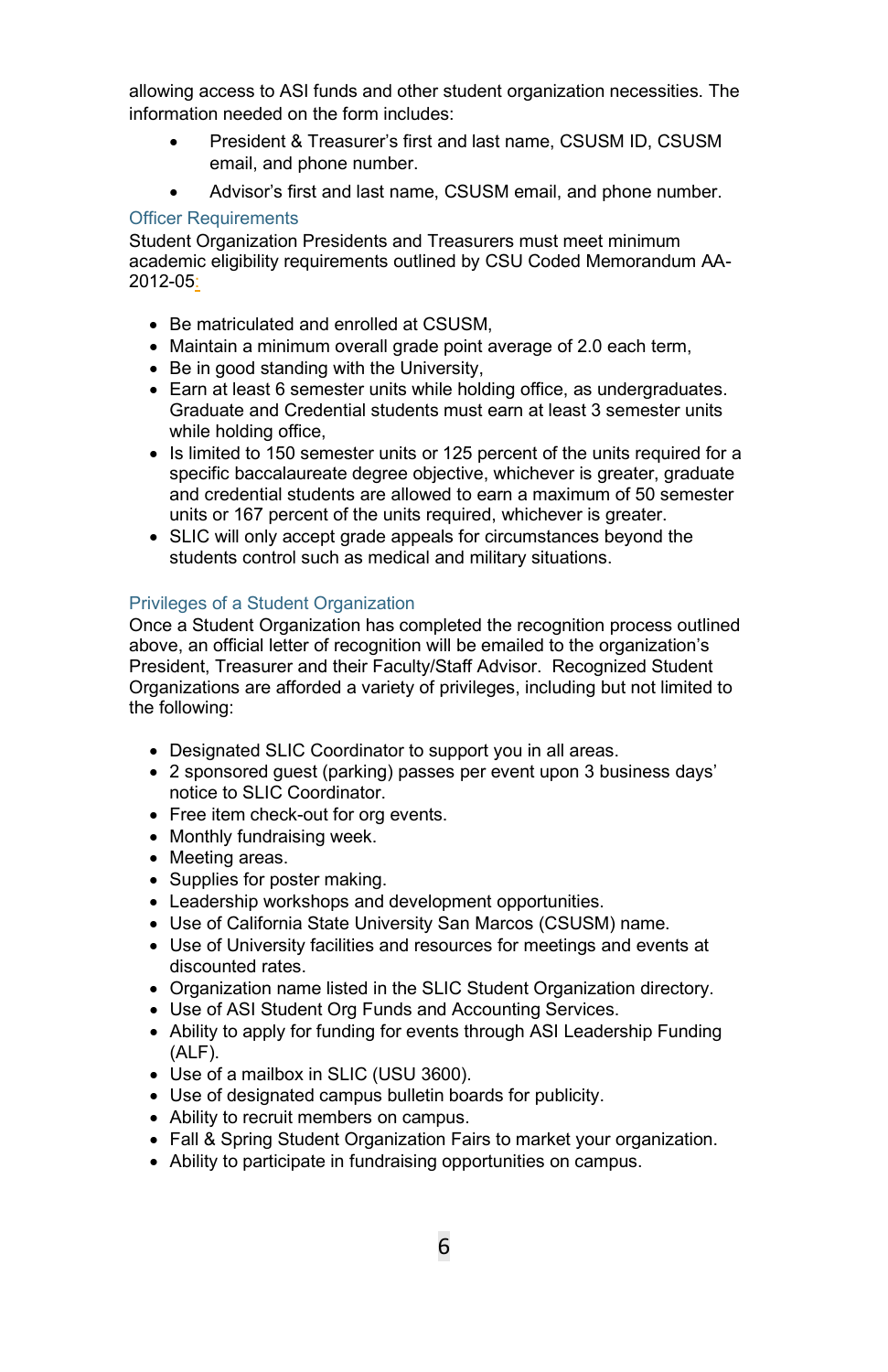## <span id="page-7-0"></span>Responsibilities of a Student Organization

Recognized organizations and their members serve as representatives of the University. As such, they have a responsibility to conduct themselves in a manner that provides a favorable impression of CSUSM, to the public and to their fellow students. In exchange for the privileges outlined above, the following minimum standards are required for all recognized organizations:

- Organization policies must be consistent with those of the University. This includes all standards for student conduct, policies, purposes, and regulations, including regulations involving non-discrimination and hazing.
- Select and maintain an authorized (Non-Auxiliary Employee) Faculty/Staff Advisor from California State University San Marcos.
- Schedule all events and meetings in accordance with the approved procedure for scheduling events.
- Advertise all functions and meetings according to the University posting guidelines & publicity.
- Maintain an active programming calendar (meetings, events, coprogramming, community service projects) that reflects the purpose of the organization as stated in the constitution. Ensure that all Student Organization activity that is not included on your online recognition form is communicated to SLIC. SLIC would like to have the opportunity to advise your organization in a timely manner to ensure that all activities are within University policy.
- Assume responsibility for all clean-up after on campus and community events.
- Regularly check and empty your mailbox in USU 3600.
- Be in good fiscal standing with the University and ASI.
- Send appropriate representatives to annual Student Organization Leadership Conference or Leadership Workshop for organizations recognized in Spring.
- Report any travel to SLIC [within 3 business days of a scheduled trip.](#page-14-2)
- Follow all University [cash handling procedures.](#page-27-2)

#### <span id="page-7-1"></span>Removal or Denial of Recognition

If at any point it is determined that a Student Organization is not meeting University requirements, SLIC will provide a notice of the concern and the Student Organization will have the ability to respond. Potential reasons for the denial, suspension, or removal of organization recognition include:

- Academic dishonesty.
- Accounts of cyberbullying or misconduct.
- Violation of local, state or federal law or health guidelines such as Covid19 health precautions, social distancing, or Title IX (Nondiscrimination).
- Failure to submit CSUSM recognition forms by University deadlines.
- Violation of CSU Executive Orders, University policies and/or procedures.
- Violation of financial responsibilities.
- Failure to act in accordance with the organization constitution or stated objectives.
- Violation of California Educational Code, Title V (Commercial Solicitation).
- Violation of travel or event policies.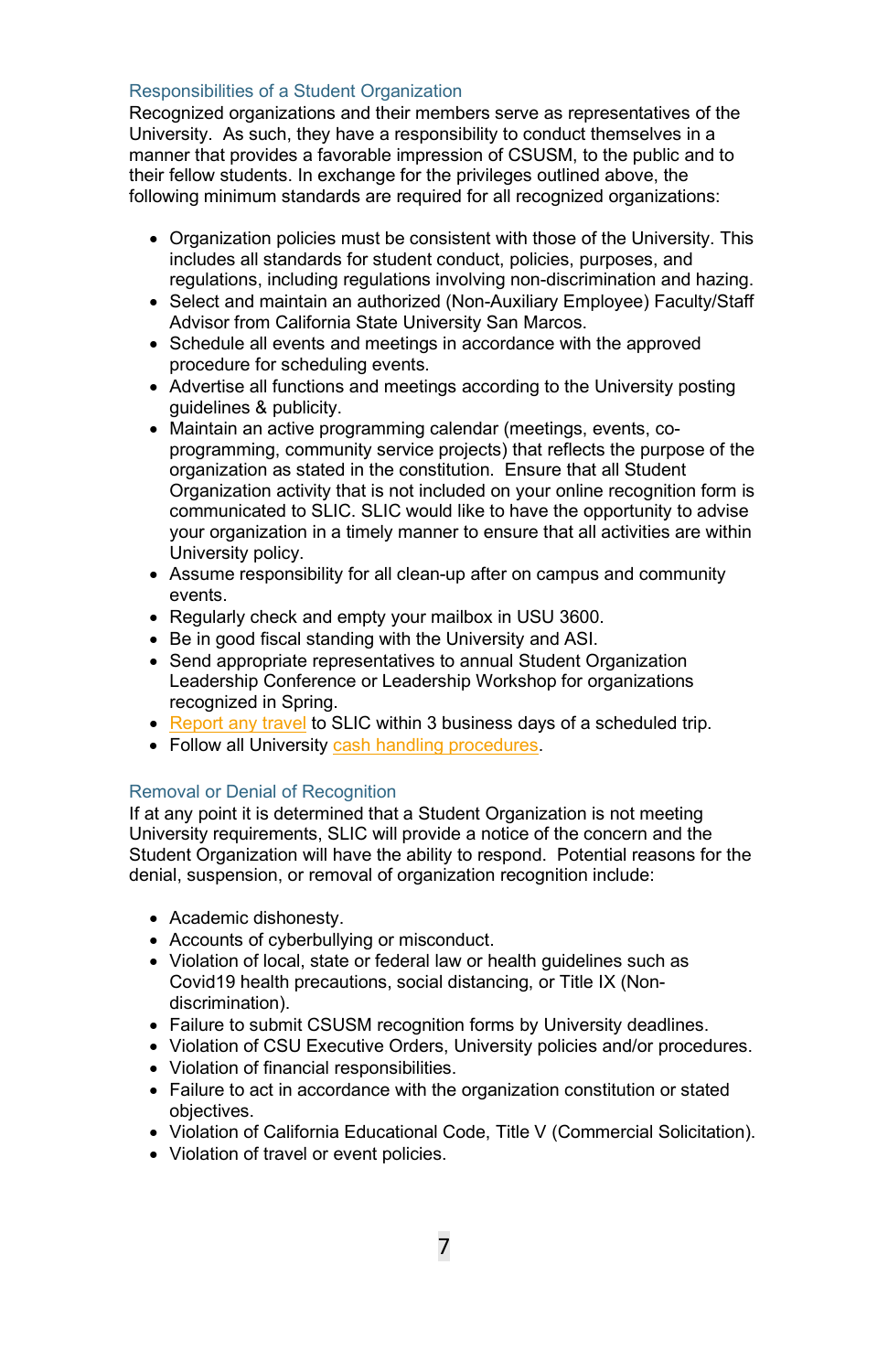#### <span id="page-8-0"></span>Student Organization Accountability Review Process

If SLIC receives a report indicating that a recognized Student Organization has violated the Standards for Student Conduct or University policy, the organization will receive written notice of the alleged violation(s). A Student Organization and its members may collectively and individually be held responsible upon University review.

Official notice of the allegation will be sent to the organization President and Advisor, and in some cases, the affiliated or inter/national organization. Disciplinary matters involving individuals are referred to the Dean of Students, and possibly to the University Police Department. Actions taken by the Dean of Students and University Police Department may run concurrently with actions taken by SLIC.

If the organization is found to be responsible, SLIC will determine sanctions for the organization. Organizational sanctions may include but are not limited to:

- Organization probation,
- Suspension of recognition.
- Educational requirements, or
- Restriction of activities based on the nature of the violation.

<span id="page-8-1"></span>Violations that are serious in nature and may result in temporary or permanent loss of University recognition or may be referred to a judicial hearing.

#### **Advisory Support for Recognized Student Organizations**

The University requires that all campus-recognized Student Organizations have an official Student Organization Advisor. The Advisor must be a CSUSM faculty or staff member who is willing to provide guidance and support to the organization – above and beyond their duties as a CSUSM professional.

Student Organization Advisors are volunteers who, out of their personal interest and dedication, give their time and talent to support and promote cocurricular programs at California State University San Marcos. The selection of an Advisor and the decided length of their term are negotiated by each individual organization. It is crucial that SLIC be informed of any changes regarding the selection of an Advisor throughout the academic year.

The California Code of Regulations, Title 5, Article 2, Functions of Auxiliary Organizations and Requirement for Written Agreements, Section 42500 does not list club advisement as an appropriate function for auxiliary organizations. Therefore, Advisors must be state employees and cannot be selected from organizations such as ASI and the UVA/QUAD. SLIC will review the eligibility of Advisors as part of the University recognition process and communicate with officers and the Advisor if they are ineligible as a result of this policy.

#### <span id="page-8-2"></span>Role of an Advisor

- Play an active role in helping students design meaningful programs that are consistent with the organization's constitution and purpose.
- Ensure the proper supervision (self or pre-arranged substitute) of organized events.
- Review the financial status of the organization (e.g. overseeing the handling of organization funds and maintenance of financial records). All organization expenditures must have the Advisor's signature.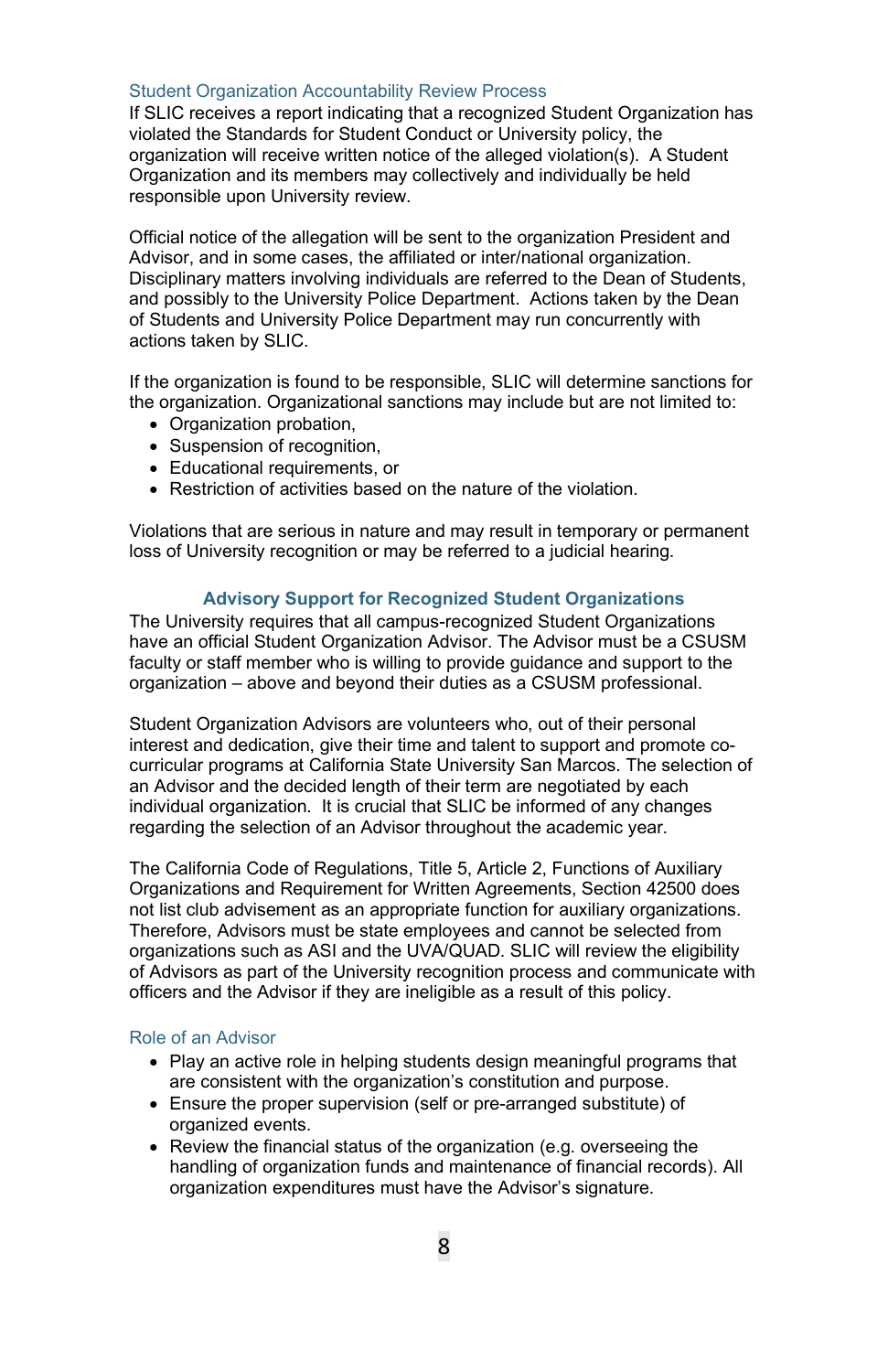- Become familiar with University policies and procedures related to Student Organizations. Advisors are to report any University policy violations to SLIC.
- Preserve records to enhance organizational continuity by maintaining copies of organization minutes, constitution/bylaws, membership lists, online conduct and liability forms, or event documents.
- Attend organization meetings periodically.
- Communicate organization news, concerns, or questions to SLIC at (760) 750-4970 or [studentorgs@csusm.edu.](mailto:studentorgs@csusm.edu)
- As a mandated reporter, Advisors must report any Title IX or Clery Act incidences and/or violations.
- Advisors may refer any students of concern to the [Cougar Care Network](https://www.csusm.edu/ccn/howtorefer/index.html) (CCN).

## <span id="page-9-0"></span>Organization's Responsibilities to the Advisor

It is expected that Student Organizations will inform their Advisors about the plans and activities of the group. Officers and the organization's leadership are responsible for the following:

- Notifying the Advisors of all meetings and events.
- Consulting with the Advisor in the planning of activities before major events are undertaken.
- Consulting with the Advisor before making any major changes to the structure of the group or in the policies of the organization.
- During meetings, allow the Advisor to speak, although they are not allowed a vote.
- Discuss concerns and issues with the Advisor.
- Acknowledge that the Advisor's time, support and energy are voluntary. Student Organizations should express their appreciation whenever possible.
- Be clear and open about expectations of the Advisor and periodically provide feedback to the Advisor.

#### <span id="page-9-1"></span>Affiliate or Community Advisors

In some instances, Student Organizations are affiliated with organizations external to the University. It is important that the organization work closely with their Student Organization Advisor or SLIC Coordinator on matters related to University policies and procedures and communicate with SLIC should contradictory advisement be provided by the affiliated organization.

#### <span id="page-9-2"></span>Student Leadership & Involvement Center Coordinators

In addition to having a Faculty/Staff Advisor, each organization is assigned to an SLIC Coordinator who provides University advisement for on-campus event planning, campus posting and organizational visibility, organizational structure as outlined in the constitution and/or bylaws, leadership development and coaching, and officer support in navigating University policies and procedures. The SLIC Coordinator works in collaboration with the Student Organization Advisor and serves as an additional University support mechanism to provide direction and feedback on policies, procedures and Student Organization best practices. SLIC Coordinators' contact information can be found in the front of this handbook.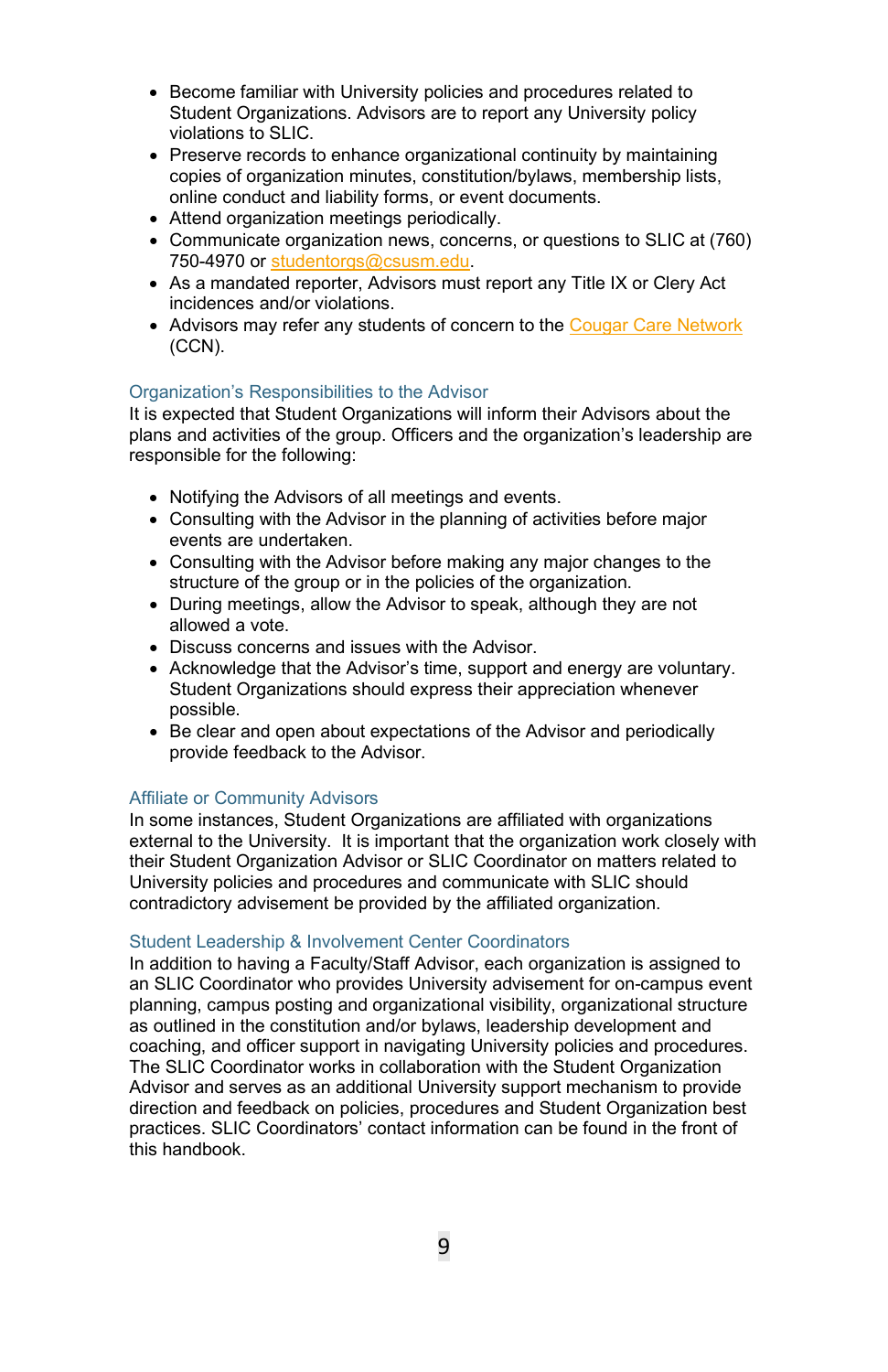## **Student Organization Membership**

<span id="page-10-0"></span>Membership is the livelihood of a Student Organization. CSU Executive Order 1068 requires that recognized Student Organizations uphold open membership policies, with officers signing that the organization has no rules or policies that discriminate on the basis of race, religion, national origin, ethnicity, color, age, gender (except a social fraternity or sorority or other University living groups that impose a gender limitation as permitted by Title V, California Code of Regulations, Section 41500 and Title IX, a federal law), marital status, citizenship, sexual orientation, sex (including pregnancy, childbirth and related medical conditions), genetic information or disability.

Here are some other important notes about keeping an active membership:

- Student Organizations must maintain at least five members who are currently enrolled in at least one California State University San Marcos course.
- A maximum of twenty percent of the members of a recognized Student Organization may be non-CSU students.
- Voting rights are limited to CSUSM student members.

#### <span id="page-10-1"></span>Recruiting New Members

It is important to recruit new members who will invest their time and energy in the organization.

In order to do this, you must be able to clearly articulate the philosophy, purpose, values, goals, and membership requirements of your organization.

- Develop a marketing plan for the year (including, but not limited to posters, social media, brochures, flyers, t-shirts) to spark interest in your organization and maintain visibility. Identify current members who are committed to the organization's purpose who can actively recruit new members.
- Determine the motivation, needs, and interests of prospective members.
- Approach ALL new students, both first-year and transfer, who are eager to connect with the University.
- Recruit throughout the year, not just at the beginning of each semester.
- Provide realistic expectations of members within your organization; be clear about financial obligations and time commitments.

#### <span id="page-10-2"></span>Retaining Members

- Remember that members are volunteers who may have multiple responsibilities and involvements outside of your organization. Therefore, offer a variety of meeting times, responsibilities and opportunities.
- Maintain lines of open communication. It is important for members to know they are appreciated and have the opportunity to make suggestions and participate/contribute to organization events.
- Be aware of the needs and wishes of members and provide them with incentives and rewards to promote continued interest and motivation.
- Challenge members with new activities. New members with fresh motivation often provide the best suggestions for a new direction.
- Develop a leadership "pipeline" by grooming enthusiastic members for future officer positions.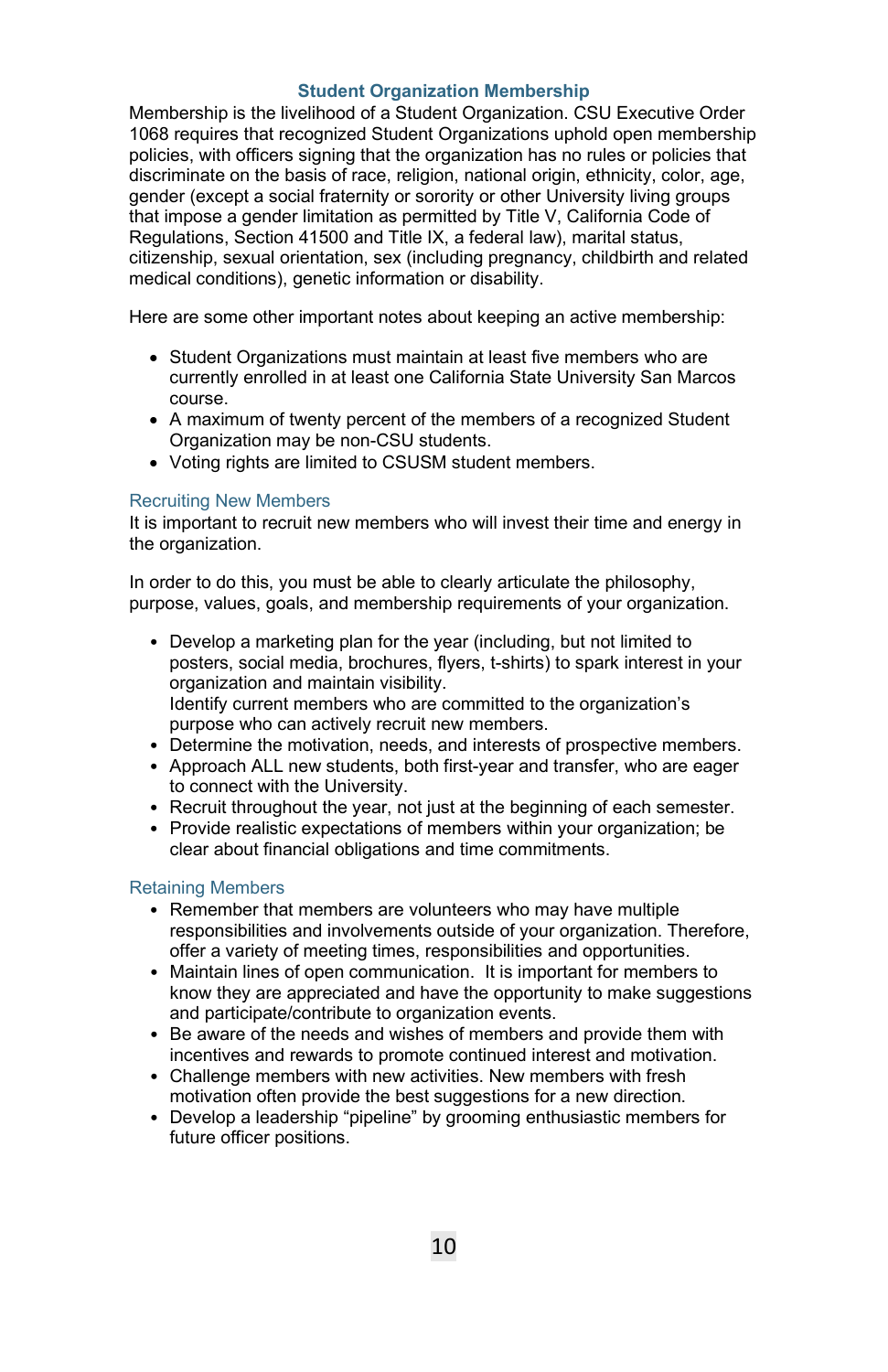#### **Leadership Development Opportunities**

## <span id="page-11-0"></span>Tukwut Leadership Circle (TLC)

Continue your leadership journey with the SLIC's leadership certificate program, the Tukwut Leadership Circle (TLC) which includes two different leadership certificates: TLC Leadership Foundations and a certificate in Multicultural Intelligence & Leadership. Along the way you're able to also earn a certificate from the United Nations Education, Scientific, and Cultural Organization (UNESCO) if you participate in our Mountain Shadows project! That is a possibility of 4 different leadership certificates you can earn in one year! Visit [our website](https://www.csusm.edu/slic/leadership/index.html) to learn more.

#### Leadership & Lattes

Bring your latte and join us in watching an inspirational TedTalk then discussing it as it relates to leadership and current events. This event is open to the entire CSUSM community - students, faculty, and staff are welcome to attend visit: https://www.csusm.edu/slic/leadership/index.html If you have ideas or topics you'd like us to consider, email us at: leadership@csusm.edu

One L&L event counts as .5 of a workshop for TLC and MIL leadership certificate students. RSVP for each session by clicking on the titles below and the Zoom link will be sent to you.

#### Civility Campaign

Student leaders are expected to model civility. You and your organization can also volunteer to serve on the campus' Civility Campaign which exemplifies how SLIC expects student leaders to value diverse perspectives and provide inclusive platforms for all students to engage in campus life. Civility at CSUSM is about respecting and empowering perspectives through critical conversations. By engaging in principles of Civility, the campaign builds a conscious and caring community that supports all voices to foster change.

# <span id="page-11-1"></span>LEAD Retreat

The LEAD Retreat is a leadership experience open to all first- and second-year students who wish to learn more about leadership and their ability to be a dynamic, involved student leader. This retreat is a collaboration between Housing, Student Leadership & Involvement Center, Associated Students Inc., and the University Student Union.

## **CSU Systemwide Policies & Procedures**

<span id="page-11-2"></span>A summary of the CSU Executive Orders that impact Student Organizations is included below. SLIC expects that all recognized Student Organizations comply with CSU systemwide policies and specific CSUSM policies. If you have any policy-related questions, please contact your SLIC Coordinator for more information.

The CSU hosts a comprehensiv[e policy stat website](https://calstate.policystat.com/) for further details on the following student organization policies. CSU Policies and executive orders that impact student organizations are:

#### <span id="page-11-3"></span>Executive Order No. 1068 – Org Recognition

Policies which are frequently referenced or directly related to Student Organization activities can be found on the SLIC website: [http://www.csusm.edu/SLIC /studentorgs/policies.html](http://www.csusm.edu/sll/studentorgs/policies.html)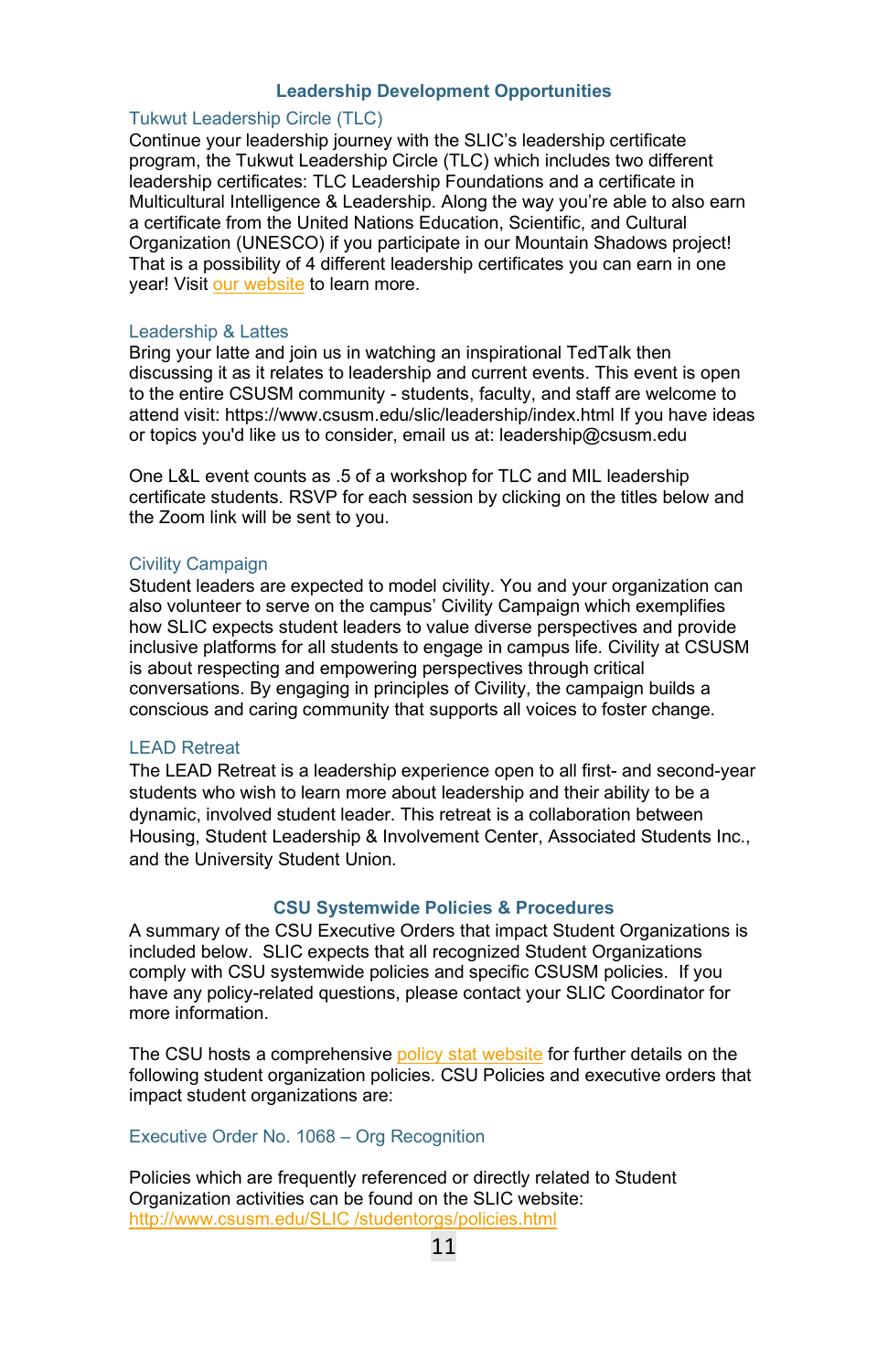A complete list of CSUSM policies and procedures is also available through [http://www.csusm.edu/policies/.](http://www.csusm.edu/policies/)

## <span id="page-12-0"></span>CSUSM Title IX Coordinator**:**

Dr. Bridget Blanshan Associate Vice President for Student Engagement and Equity Address: Craven Hall 3200 Email: bblansha@csusm.edu Phone (760) 750-6020 Monday - Friday 8am to 5pm, Closed during campus closure days

*Please visit[: https://www.csusm.edu/dhr/contactus.html](https://www.csusm.edu/dhr/contactus.html) to learn more or report an incident.* 

Executive Order No. 966 – Alcohol Sales and Advertising Policy

<span id="page-12-1"></span>Executive Order No. 1095- [Sex Discrimination, Sexual Harassment,](http://www.calstate.edu/eo/EO-1095-rev-6-23-15.html)  Sexual [Misconduct, Dating and Domestic Violence, and Stalking Policy](http://www.calstate.edu/eo/EO-1095-rev-6-23-15.html)

<span id="page-12-2"></span>Executive Order No. 1096 – [Discrimination, Harassment, Retaliation, Sexual](https://www.csusm.edu/title9/documents/eo2019/eo-1096-rev-3-29-19.pdf)  [Misconduct, Dating and Domestic Violence, and Stalking against Third Parties](https://www.csusm.edu/title9/documents/eo2019/eo-1096-rev-3-29-19.pdf) 

<span id="page-12-3"></span>Executive Order No. 1098 – Student Conduct Procedures

CSU Systemwide Standards for Student Conduct

CSUSM Acceptable Network Use Policy

CSU Executive Order 1097

#### <span id="page-12-4"></span>CSUSM's Notice of Non-Discrimination on the Basis of Gender or Sex

The California State University does not discriminate on the basis of gender, which includes sex and gender identity or expression, or sexual orientation in its education programs or activities. Title IX of the Education Amendments of 1972, and certain other federal and state laws, prohibit discrimination on the basis of gender or sexual orientation in employment, as well as in all education programs and activities operated by the University (both on and off campus). The protection against discrimination on the basis of gender or sexual orientation includes sexual harassment, sexual misconduct, and gender based dating and domestic violence and stalking.

All sexual activity between members of the CSU community must be based on Affirmative Consent. Engaging in any sexual activity without first obtaining Affirmative Consent to the specific sexual activity is Sexual Misconduct and constitutes a violation of this policy, whether or not the sexual activity violates any civil or criminal law. As a student, if you have been discriminated against based on your gender, sex or sexual orientation including sexual misconduct or harassment, stalking, and domestic/dating violence, you can receive support and/or file a complaint with the Title IX Coordinator. Your campus Title IX Coordinator is available to explain and discuss: your right to file a criminal complaint with the police (sexual assault and violence); the University's complaint process, including the investigation process and confidentiality.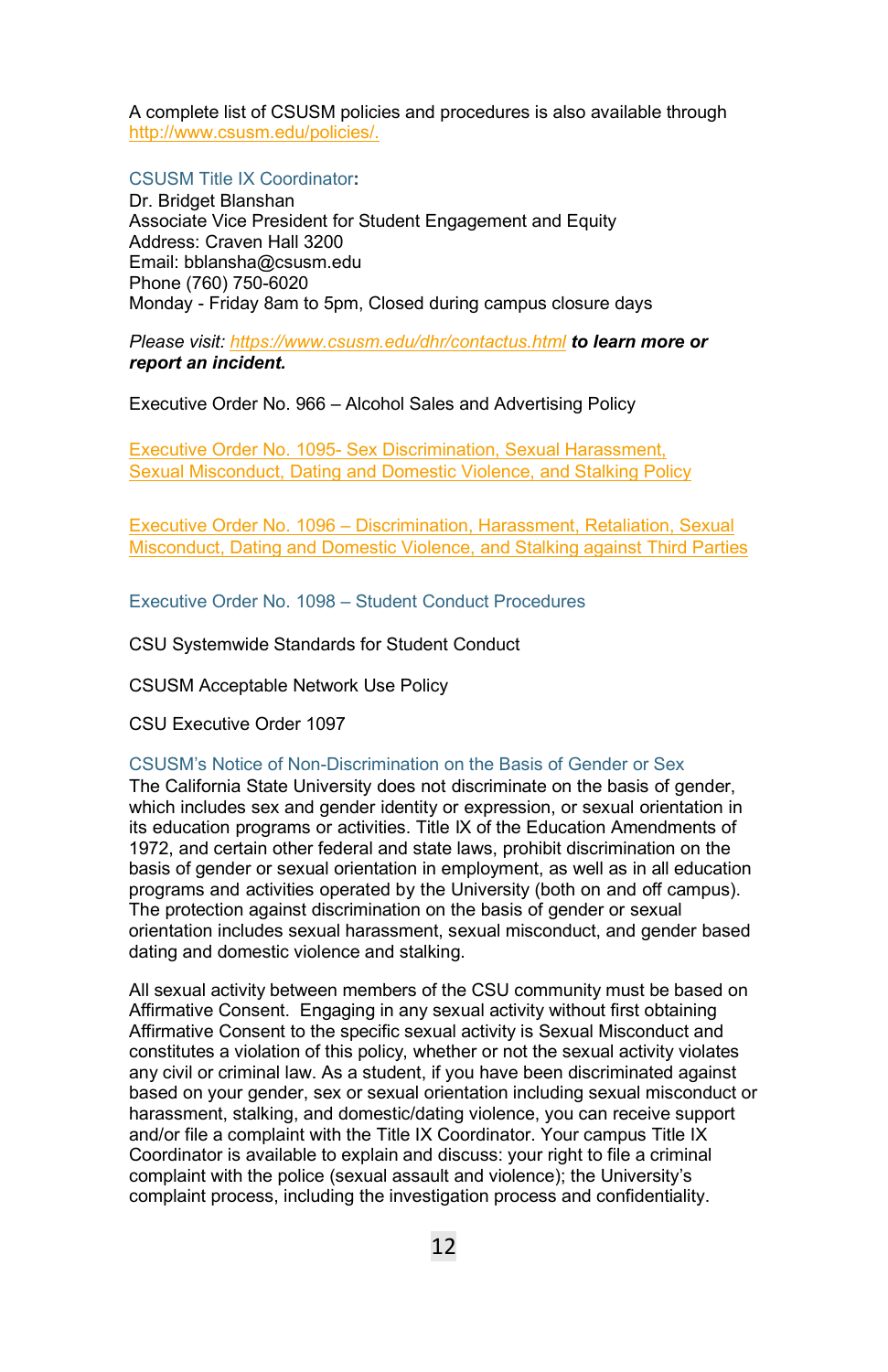<span id="page-13-0"></span>Confidential Reporting

Students can receive advocacy and support through Student Health and Counseling Services, CSUSM's Sexual Violence Advocate and Educator, or off-campus advocacy services.

<span id="page-13-1"></span>Student Health and Counseling Services Sexual Violence Advocate & Educator, Christa Wencl, *[cwencl@csusm.edu](mailto:cwencl@csusm.edu) Address: Bldg. 21, (located adjacent to the parking structure and across from the University Student Union)* Phone: (760) 750-4915 (ext. 7 for Christa Wencl) Monday-Friday 8AM to 5PM, closed during campus closure days Website: <http://www.csusm.edu/shcs/advocate/>

<span id="page-13-2"></span>Center for Community Solutions (CCS) – OFF CAMPUS Address: 210 S. Juniper St., Suite 101, Escondido, CA 92025 Monday-Friday 8:30AM to 5PM; Phone: (760) 747-6282 24-Hour Crisis Hotline: (888) 385-4657 (Bilingual) Website: [www.ccssd.org](http://www.ccssd.org/)

<span id="page-13-3"></span>Women's Resource Center – OFF CAMPUS Address: 1963 Apple St., Oceanside, CA 92054 Phone: (760) 757-3500 (24-Hour Hotline) Monday-Friday 9AM to 5PM Website: [www.wrcsd.org](http://www.wrcsd.org/)

## <span id="page-13-4"></span>Criminal Reporting

Reporting to University Police and/or local police is an option at any time following a Sexual Violence incident. If students choose not to report to the police immediately, they can still make the report at a later time. However, with the passage of time, the ability to gather evidence to assist with criminal prosecution may be limited.

Students may also choose to obtain a protective or restraining order (such as a domestic violence restraining order or a civil harassment restraining order). Restraining orders must be obtained from a court in the jurisdiction where the incident occurred. Restraining orders can protect victims who have experienced or are reasonably in fear of sexual violence, including domestic violence, dating violence and stalking. CSUSM Sexual Violence Advocate and Educator can offer assistance with obtaining a protective or restraining order.

<span id="page-13-5"></span>University Police Department Address: 425 La Moree Road Email[: dispatch@csusm.edu](mailto:dispatch@csusm.edu) Phone: (760) 750-4567 or 911 on campus phones

<span id="page-13-6"></span>Local Police: San Diego County Sheriff - San Marcos Address: 182 Santar Place, San Marcos, 92069 Phone: (760) 510-5200

#### **CSUSM Policies & Procedures**

#### <span id="page-13-7"></span>Use of University Name

When developing materials (flyers, shirts, letterhead) that include the University name and logo, it is important that you are aware of the campus branding standards. Please visit the Office of Communications website [\(http://www.csusm.edu/communications/brand-style-guide/logo/\)](http://www.csusm.edu/communications/brand-style-guide/logo/) to read the University's branding style guide. The Cougar Spirit logo (the cougar head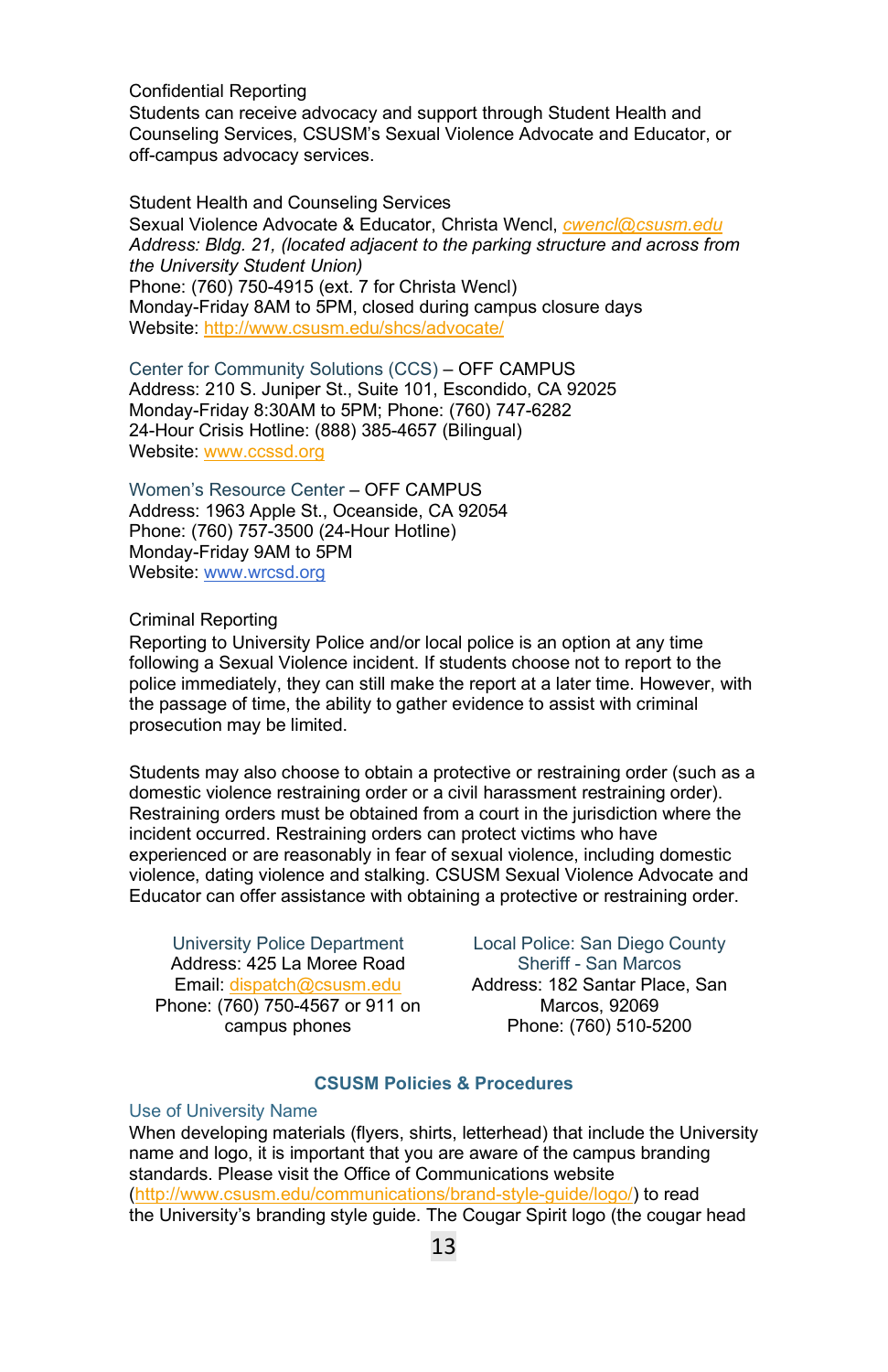graphic) has been specifically identified for Student Organization use. Consult with your SLIC Coordinator as you develop internal and external marketing plans and ensure that you are printing with the University Store or licensed vendor.

## <span id="page-14-0"></span>University Hazing Policy and Education

<span id="page-14-2"></span>California State University San Marcos expects that all members of the campus community and specifically recognized Student Organizations will observe and fully comply with the State of California Educational and Penal Code requirements on hazing. All students are expected to adhere to regulations set forth by the State of California and the University referring to hazing. The [State](https://leginfo.legislature.ca.gov/faces/codes_displaySection.xhtml?sectionNum=245.6.&lawCode=PEN)  [of California Educational Code](https://leginfo.legislature.ca.gov/faces/codes_displaySection.xhtml?sectionNum=245.6.&lawCode=PEN) defines hazing as the following:

- **"Hazing" means any method of initiation or preinitiation into a student organization or student body, whether or not the organization or body is officially recognized by an educational institution, which is likely to cause serious bodily injury to any former, current, or prospective student of any school, community college, college, university, or other educational institution in this state. The term "hazing" does not include customary athletic events or school-sanctioned events.**
- **Any person who personally engages in hazing that results in death or serious bodily injury as defined in paragraph (4) of subdivision (f) of Section 243 of the Penal Code, is guilty of either a misdemeanor or a felony, and shall be punished by imprisonment in county jail not exceeding one year, or by imprisonment pursuant to subdivision (h) of Section 1170.**
- **The person against whom the hazing is directed may commence a civil action for injury or damages. The action may be brought against any participants in the hazing, or any organization to which the student is seeking membership whose agents, directors, trustees, managers, or officers authorized, requested, commanded, participated in, or ratified the hazing.**
- **Prosecution under this section shall not prohibit prosecution under any other provision of law.**

The University Hazing Education Team (UHET) has been established to support the education and development of positive campus traditions at CSUSM. UHET members provide an educational overview of the campus hazing policy at the Student Organization Leadership Conference in the fall but are also available to facilitate interactive educational workshops within your organization. To contact members of UHET or to report hazing behaviors that threaten the health and safety of our community, visit:

[http://www.csusm.edu/SLL/resources/hazing/index.html](http://www.csusm.edu/sll/resources/hazing/index.html)

# <span id="page-14-1"></span>Student Travel

[Executive Order No.1041](http://www.calstate.edu/EO/EO-1041.html) sets guidelines regarding student air or bus travel that is offered by any Student Organization. There are restrictions on travel based on Covid19 safety guidelines. Organizations are expected to honor local, state and national guidelines during the Covid19 pandemic.

Please contact your SLIC Coordinator prior to planning or committing to international travel related to your organization.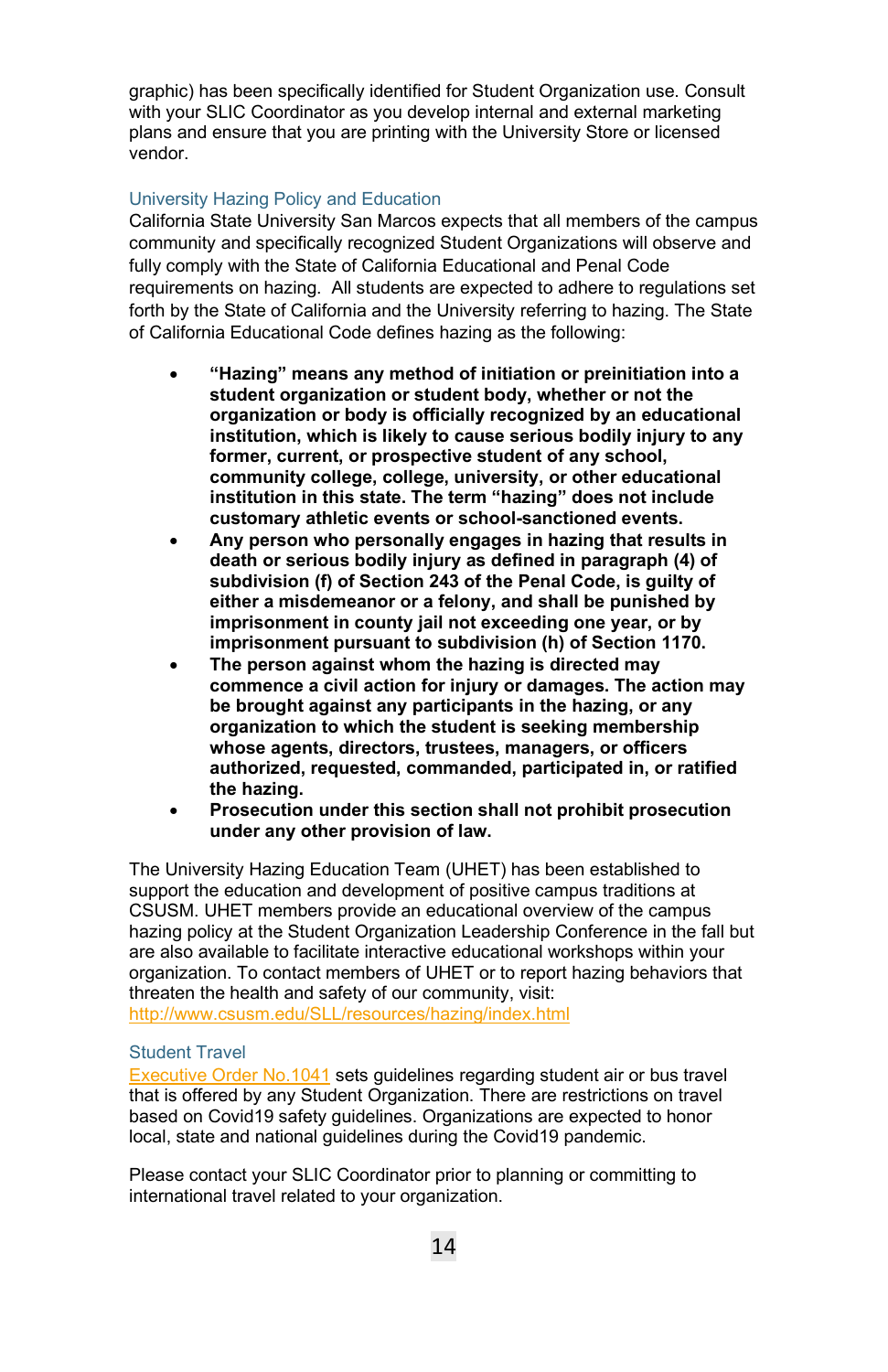- Travel should never be required for members if the risks associated with travel are significant.
- If University funds are being used to pay for or reimburse conference registration fees, ensure you are following the respective policies and procedures.

Required Paperwork:

- Notify your SLIC Coordinator within 3 business days of traveling and they will notify the University Police Department.
- Complete online Release of Liability & Student Conduct Agreement forms for each student traveler.
- Create an electronic Excel or Google Sheet of all student travelers with first and last name, CSUSM student ID numbers, emergency contact name and phone number in alpha order by last name. Email list to SLIC Coordinator with event name, location, date, and time.
- You are also responsible for retaining these forms in case of an emergency or University violation or crime.

## <span id="page-15-0"></span>Free Speech at CSUSM

Free speech and First Amendment rights are cornerstones of democratic society and essential to the educational process. As members of the CSUSM community, we are allowed to express our opinions as long as we do not disrupt the work of the University with excessive noise, by blocking access to buildings, offices, classrooms, or by posing a public safety risk. For more information please visit:

[http://www.csusm.edu/policies/active/documents/public\\_assembly.html.](http://www.csusm.edu/policies/active/documents/public_assembly.html)

If you are planning a rally/protest that is being sponsored by your Student Organization, remember these tips:

- 1. Work with your SLIC Coordinator to determine safe ways of demonstrating, as well as campus expectations regarding signs, amplification, and location as well as notification to University Police.
- 2. The University may establish reasonable time, place and manner regulations regarding the use of facilities to ensure that individuals and groups exercising their legitimate rights do not infringe on the rights of others or disrupt the educational process or other operations of the University.
- 3. As per the policy, demonstrations cannot disrupt or obstruct instruction, research, or administrative operations, disturb areas set aside for study, or interrupt a scheduled activity.

## <span id="page-15-1"></span>CSUSM Posting Guidelines

The university maintains posting venues for the purpose of sharing information that may be of interest to the campus community. Some campus venues require advance scheduling, while others do not. The content of the information posted is the responsibility of the author and is not approved or endorsed by the university unless noted explicitly on the posted material.

University students, faculty, staff, registered student organizations, departments, and off-campus community members may post or exhibit printed materials in approved areas which refer to an event, activity or service in accordance with the policy/procedure outlined herein. Security Alerts from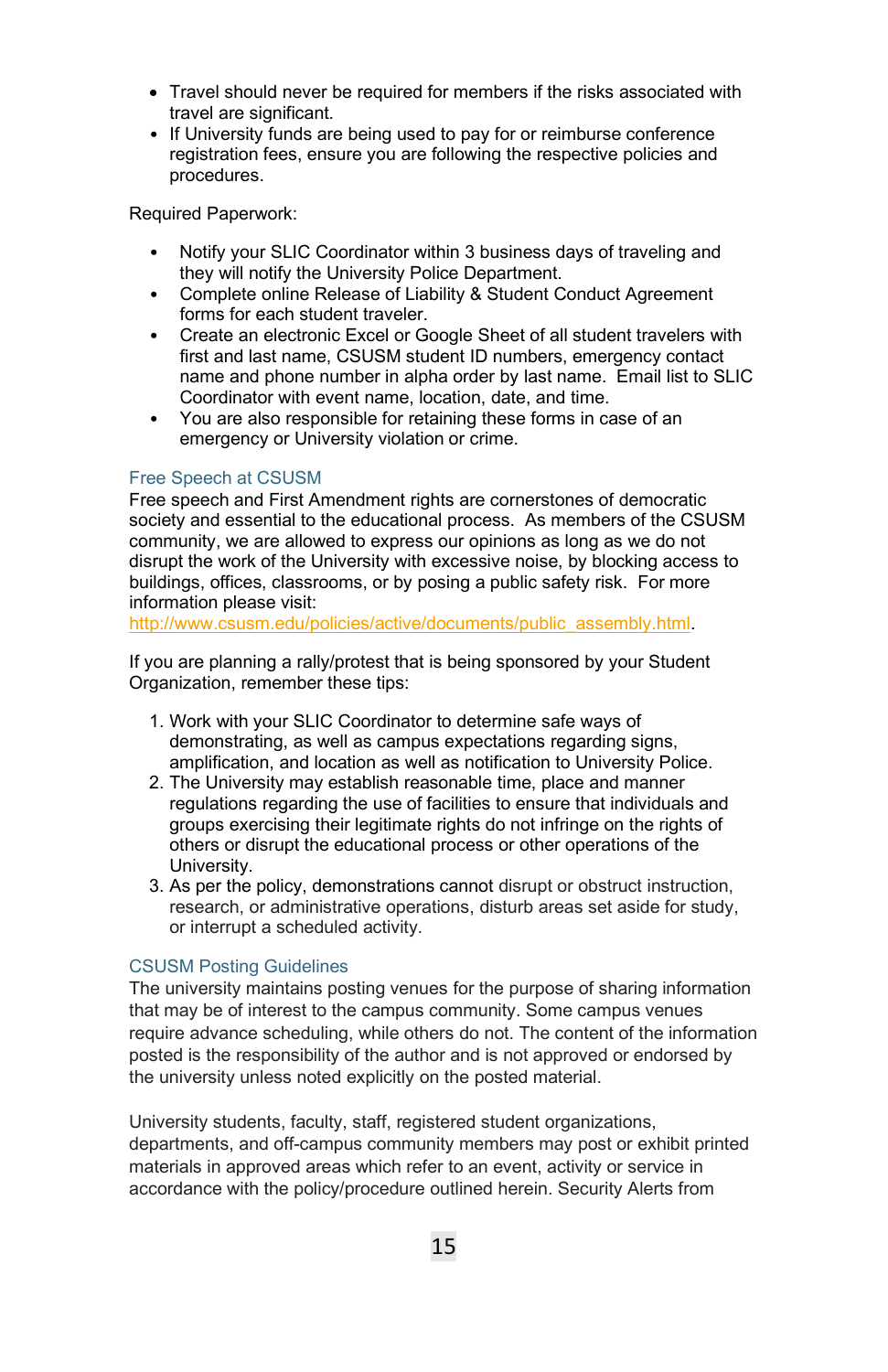University Police or the Office of the Dean of Students are exempt from university posting policy regulations.

# [https://www.csusm.edu/policies/active/documents/posting\\_informational\\_materi](https://www.csusm.edu/policies/active/documents/posting_informational_material.html) [al.html](https://www.csusm.edu/policies/active/documents/posting_informational_material.html)

# <span id="page-16-0"></span>A-Frames

Recognized student organizations and campus departments are permitted to place temporary A-Frame signage in designated locations on campus for the purpose of marketing campus events and programs. Use of A-Frames is limited to University events/programs. (Directional signage for events on campus and emergency or safety notifications are exempt from this policy.)

For reasons of safety, aesthetics, accessibility, and sustainability, A-Frames are limited to designated locations on campus.

The designated campus locations are marked by a blue & white numbered circle on the ground. A map of the locations is available through Safety, Health, and Sustainability, Dean of Students Office, and Event & Conference Services.

Spaces are claimed on a first-come, first-serve basis for a period of no more than 30 days.

General Guidelines:

- A-Frames are only permitted in designated spaces and in a firstcome, first-serve basis.
- Posted information must include the recognized organizational name, University department, and/or contacts.
- The posting must be constructed of a material strong enough to withstand strong winds and weather conditions.
- Size is limited to 2 1/2 feet x 4 feet (30 inches x 48 inches).
- A-Frame may be placed for up to one month at a time per A-Frame. Those promoting a specific event must indicate a removal/expiration date of no more than 48 hours after the conclusion of the event.
- Announcements regarding specific events must include date, time, and location, as well as contact details for people wishing further information and an accommodation statement.
- A-Frames must be tagged (luggage-style tag on handle) with the department or organization that owns the A-Frame. The tag is also required to indicate the expiration date of the current posting.
- Departments/organizations are responsible for removing their A-Frames by the expiration date.
- Those A-Frames found after the expiration date or in non-designated locations will be removed and may be charged a nominal removal/storage fee. Departments/organizations that repeatedly violate the location and/or timely removal requirements may not be permitted to continue to reserve A-Frame space. All A-Frames will be removed to the Recycling Center to be picked up by user M-F, 7am-3:30pm.
- Non-CSUSM departments and organizations are not permitted to use A-Frame location or post A-Frames on campus property.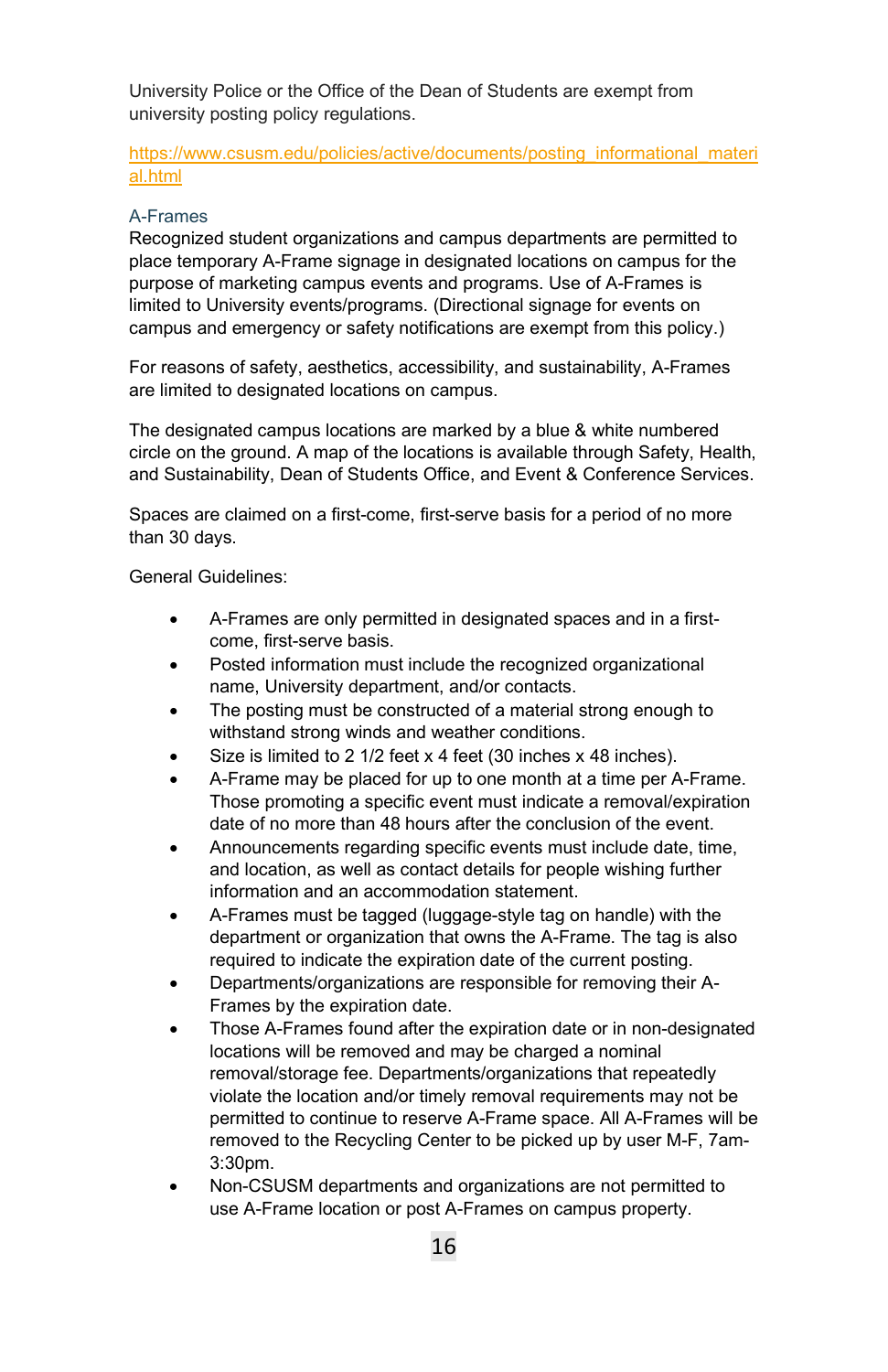Learn more about these guidelines here: [https://www.csusm.edu/dos/a](https://www.csusm.edu/dos/a-frames.html)[frames.html.](https://www.csusm.edu/dos/a-frames.html)

#### <span id="page-17-0"></span>**Banners**

- Recognized Student Organizations and campus departments may hang banners up to 6 feet wide by 4 feet high without pre-scheduling the posting.
- Banners may not be hung on stairway handrails or on any campus railings where they present a safety risk.
- The name of the sponsoring organization must be displayed clearly on the banner.
- Plastic or cloth banners may hang until the end of the academic term in which they are posted.
- If the tape used strips the paint from the railings, your organization may be found in violation of campus posting policies and responsible for costs associated with the repair.

## <span id="page-17-1"></span>USU Hanging Reservations/Banners

- The USU permits Student Organizations and campus departments to request to hang banners in select areas of the building.
- The USU reserves the right to schedule banners according to operational needs and deny any request submitted.
- Please review the USU Banner Guidelines at: http://www.csusm.edu/usu/about/BuildingInfo/banner\_form.html
- Banners will be reviewed to ensure appropriate content and messages are conveyed.
- By submitting your reservation, you acknowledge that you have reviewed and agree the USU Banner policies. *For additional questions, please email[: usuevents@csusm.edu.](mailto:usuevents@csusm.edu)*

## <span id="page-17-2"></span>Bulletin Boards

- General-purpose bulletin boards and kiosks exist on campus for the publicizing of information.
- Materials posted do not need to be approved prior to posting, but a contact name and phone number or email and the date of posting must be clearly visible on the flyer.
- The date is to be handwritten on all material posted.
- Posted materials will be removed if a date is not visible and/or no contact name (an individual or organization name).
- Materials may remain on the bulletin boards for 1 month prior or 48 hours after a scheduled event.
- All non-University related materials may only be posted on the Community Access bulletin board which is located in Founders Plaza.

## <span id="page-17-3"></span>**Chalking**

• A request to chalk, including submission of an 8  $\frac{1}{2}$ " x 11" rendering, date(s), location, the name of the responsible individual(s) or organization(s) and a commitment to clean and remove the chalking (following university guidelines) must be submitted to Student Life and Leadership (SLIC ) at least three days before the desired date of the chalking.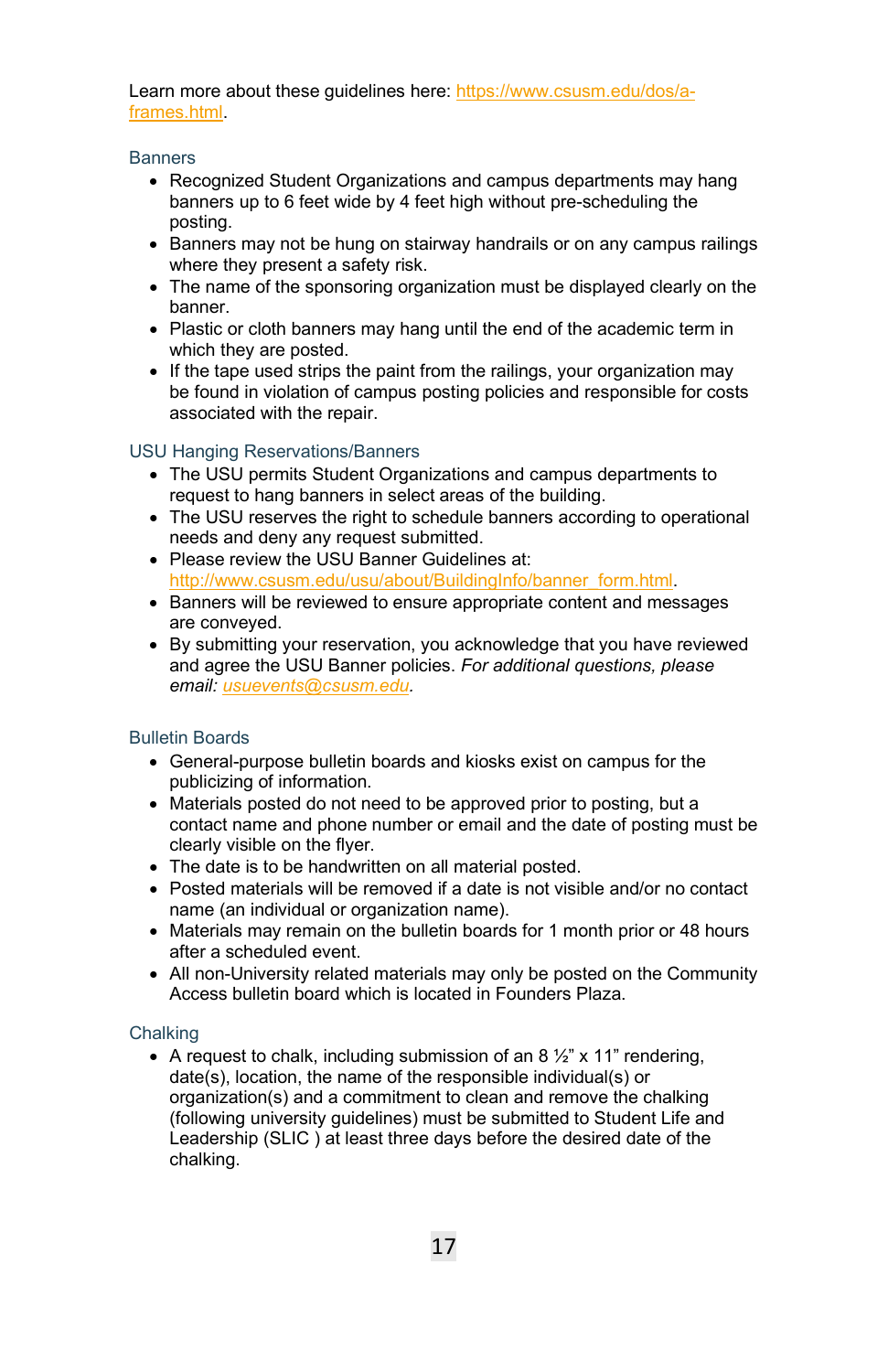- Those who chalk, like those who post temporary signage, shall identify the organization(s), group(s) or individual(s) responsible for the chalking on the chalk-marked sign.
- Review and approval of requests to chalk will be made on a content neutral basis.
- Only water-soluble chalk may be used.
- Chalking is permitted only on flat, horizontal, exterior, white concrete surfaces (e.g. sidewalks and plazas) – chalking of building surfaces, walls, painted surfaces, colored concrete, marbled or tiled surfaces, doors, windows, interior surfaces, trees, and streets is not permitted.
- Chalking is prohibited on USU sidewalks, patios, stairs, pathways and the amphitheater.
- Chalking must not interfere with pedestrian traffic.
- A one-week maximum duration must be observed.
- If chalking is announcing a specific event/activity, chalk must be removed within 48-hours after the conclusion of the event/activity.
- Removal must be scheduled at a time that avoids major disruption of campus activities and general pedestrian flow.
- No one is to remove approved chalking other than the party who applied it, or their designee (other than in cases of exceeding one week or 48 hour time limit).
- Should responsible individual/organization chalk without permission or fail to adhere to the written removal plan, cleanup may be performed by the University and charged to the responsible group or individual.

#### <span id="page-18-0"></span>Flyers

Flyers detailing campus events, programs or services that are distributed personally by members of a University department, recognized Student Organization, California State University San Marcos students, or by individual faculty or staff members for functions related to their employment.

- May not be left unattended in an area and must be disposed of after events have taken place.
- Must include the name of the sponsoring organization on each sheet distributed.
- For procedures regarding handing out materials that detail off-campus events or services refer to the Solicitation Policy http://www.csusm.edu/policies/active/documents/commercial\_solicitation [policy.html.](http://www.csusm.edu/policies/active/documents/commercial_solicitation_policy.html)

# Dues and T-Shirt Sales

Organizational dues and T-shirt sales should happen through your organization online billing such as GreekBill or via check to ensure there is a record of the transaction. T-shirts can be sold collecting cash if proper cash handing procedures are followed.

## <span id="page-18-1"></span>Lawn Campaign Signs/Posting on Lamp Posts

Like any other poster/posting, yard signs must have the organization listed, point of contact, and contact information included on the posting. If your signs take up lawn space, you must have a confirmed 25Live reservation you must request permission from facilities management to ensure lawn maintained and sprinkler schedule is not impeded by your signs.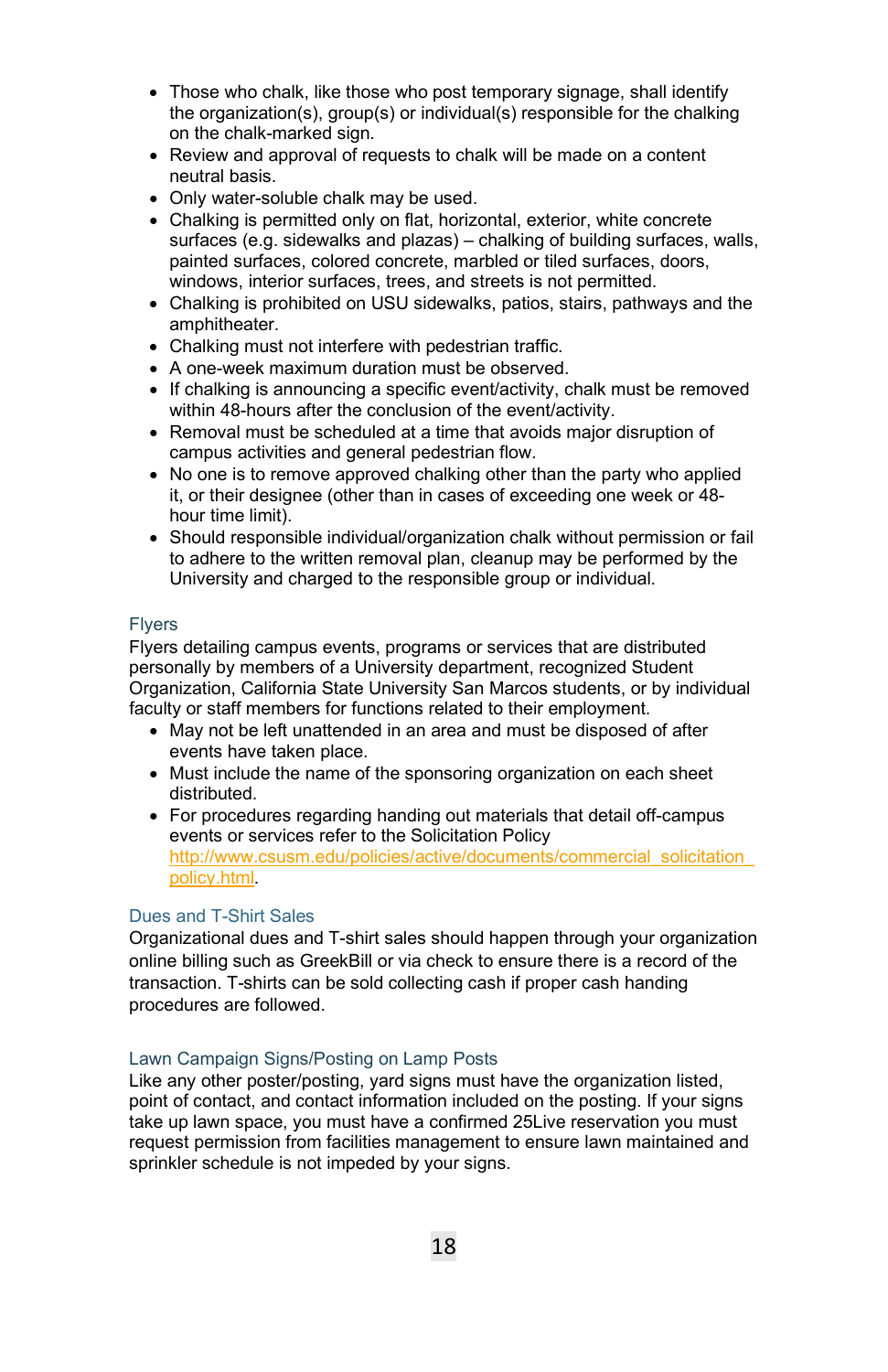#### **Student Organization Events**

<span id="page-19-0"></span>As leaders of your Student Organization, you will likely want to plan a meeting or event during the year and SLIC and Event & Conference Services (ECS) are here to help you! It is important to keep in contact with the Student Leadership & Involvement Center, Campus Event Planners and check the designated Student Organization e-mail account regularly in order to set-up your event for success. Student Organization officers are also responsible for managing the activities of their organization in a manner that is aligned with the expectations of your Student Organization Advisor, and in a way that follows all CSU Student Code of Conduct, local, state, and federal laws. Please visit the ECS website for all campus policies pertaining to event planning: [www.csusm.edu/events/policiesrates/policies.html](http://www.csusm.edu/events/policiesrates/policies.html)

#### Event Space Reservations

Requests for event spaces are managed through 25Live and reviewed by ECS before they are confirmed. To serve the greatest number of organizations, ECS reserves the right to change any space reservation, if necessary, to accommodate as many reservations as possible. ECS may cancel any event or modify the extent of services provided in the event of utility interruptions, campus emergencies, threat of imminent danger, in the interest of public safety, or acts of nature.

#### <span id="page-19-1"></span>25Live Event Scheduling Software

25Live is the event portal used to schedule all on-campus events and meetings. Each Student Organization will be provided a unique 25Live username and password to schedule organization events through their University letter of recognition. This account is connected to your Organization's generic e-mail address.

For additional information about the 25Live reservation process, please visit the Event and Conference Services website [\(https://www.csusm.edu/events/support/index.html\)](https://www.csusm.edu/events/support/index.html), review our 25Live [reservation training guide,](https://www.csusm.edu/events/support/25liveprotraining.pdf) and/or register to attend a campus [25Live Training.](https://www.csusm.edu/events/support/training.html) 

#### **Link to 25Live:<https://25live.collegenet.com/pro/csusm>**

Ensure the following details are inputted completely and accurately to avoid delays in the review process by Event & Conference Services (ECS):

**Event Name:** This will be the name of the event for internal purposes and **will only appear on the calendars IF you do not enter an Event Title.** Make it unique for ease of tracking and organizing purposes.

**Event Title:** When publishing to a campus calendar, this field will be displayed as the name of the event. We suggest including the Student Organization name or acronym..

**Event Description for Campus Calendars:** The Event Description is visible to the public and should include pertinent event information for your potential attendees. This may include items such as links to purchase tickets, parking information, specific contact information and purpose of the event. The description can also be edited at a later time. *If you are requesting Featured Calendar placement, a comprehensive description MUST be included.* **NOTE:** This text will only be displayed on calendars if a campus calendar has been selected.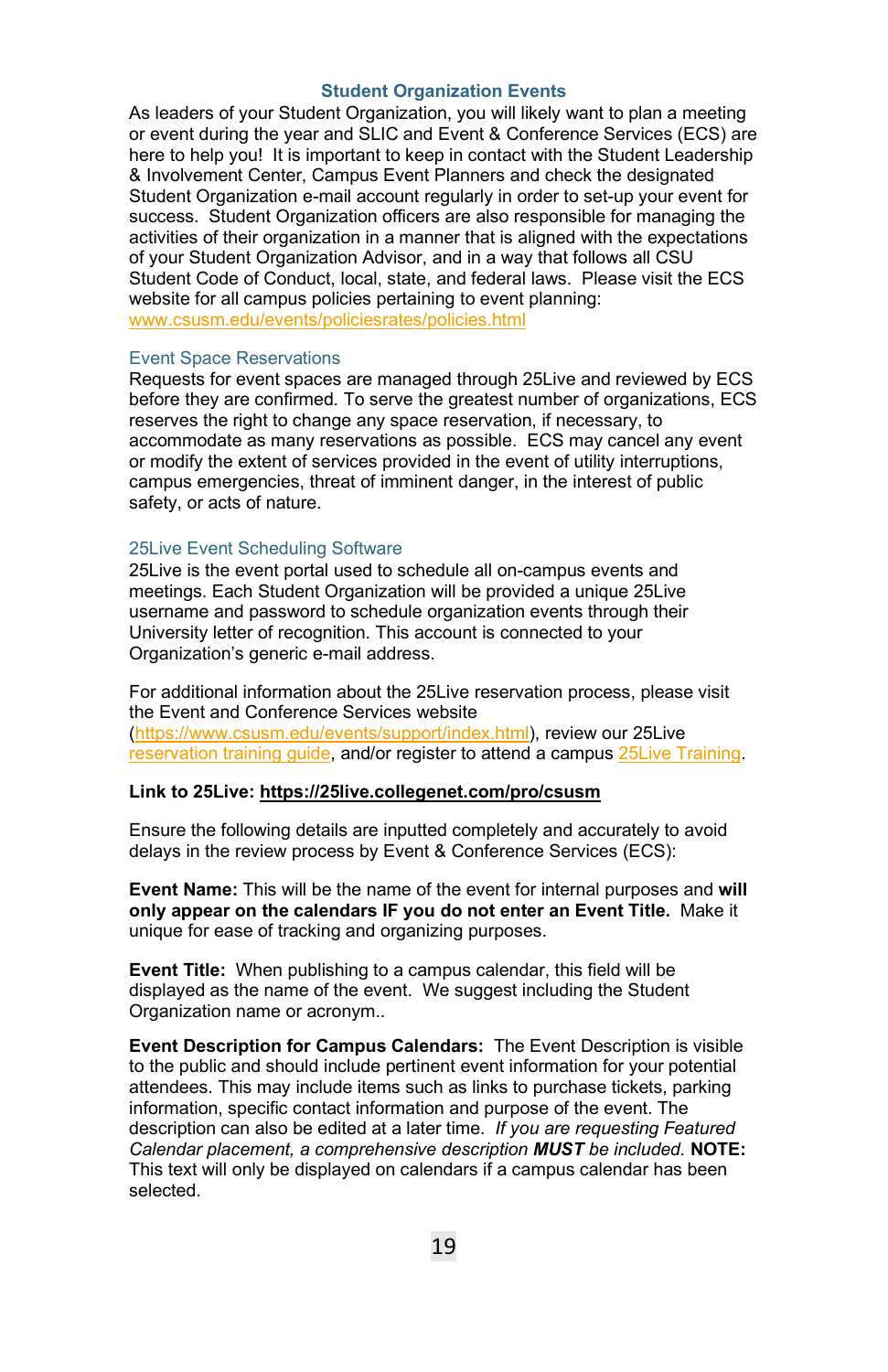**Event Date & Time:** Reservations can include multiple dates and times, but they should still be grouped by the month. Be cognizant of date/time restrictions, especially for Academic Locations (classrooms and computer labs).

**Event Types:** It is very important to select the correct Event Type. Contact ECS if you are unsure. Our campus uses three (3) main Event Types.

**1. Meeting Only** - Request space through 25Live no less than three (3) business days prior to the event. This request does not require dedicated personnel, equipment or campus resources and conforms to established building hours.

• **Submission Deadline:** Minimum 3 business days prior to the meeting.

**2. Campus Self-Service** - The Campus Self-Service model gives departments the opportunity to plan and coordinate events without the need for a planner. Departments will request standard indoor or outdoor set ups during established building hours. Since an Event Planner will not be assigned to these events, ECS will book the room and ensure proper set up, but the rest is handled by the student organization including catering, audio visual, conference telephone and parking.

- **Submission Deadline for Tabling:** Minimum 5 business days prior to the event date.
- **Submission Deadline for All other Self-Service Events:** Minimum of 3 weeks prior to the event date.

**3. Campus Full-Service** - Event and Conference Services provides a service that will assure a successful and one stop event planning experience. By selecting Full Service, you will meet with an Event Planner to coordinate all aspects of the event. The Event Planner will work with you to define the services needed to fit within the budget and campus venue. The following locations are required to be entered with the **Campus Full-Service Event Type**:

- 
- o *The McMahan House*  o *USU Ballroom, Amphitheater and Rooftop*
- o *Kellogg Library Reading Room*
- o *Athletic Fields*
- **Submission Deadline w/ alcohol or outside vendors:** Minimum 8 weeks prior to the event date.
- **Submission Deadline for all other Full-Service Events:** Minimum 3 weeks prior to the event date.

**Event Notes:** Include additional event details, needed resources (tables, chairs, etc.), questions or concerns for the Campus Schedulers.

**Publish to Calendar:** 25Live reservations can be published to campus calendars. Only check the box for the appropriate audience/calendar.

- Events that are open to the entire campus community may check the box for "Featured Events Calendar Consideration" so that the event is reviewed by the Office of Communications for the homepage CSUSM featured events calendars[: http://www.csusm.edu/calendar/.](http://www.csusm.edu/calendar/)
- Events on campus calendars can also be linked to Campus **Announcements**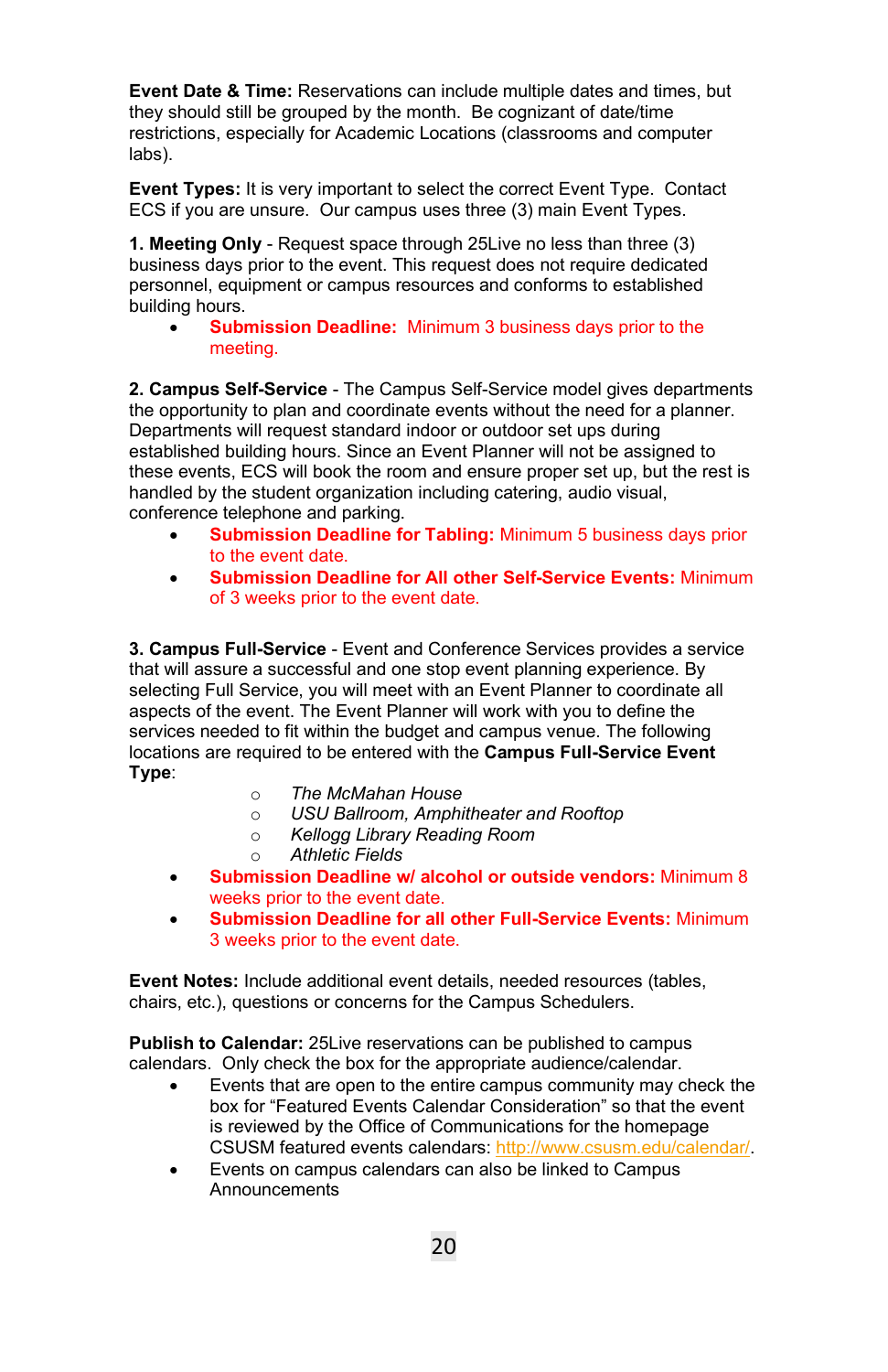(https://www.csusm.edu/communications/contact/announcements.ht ml)

**Event Custom Attributes:** As a part of the risk assessment process, there will be series of required questions asked about the event details. The following are specific to Student Organizations and are important to answer accurately.

- **Student Contact:** Include a primary contact for the event, including a phone number and email address.
- **Account/Chargeback Number:** Enter your organization's 5-digit account/chargeback number, which was included in your SLIC Letter of Recognition.

# <span id="page-21-0"></span>Reminders & Tips for a Successful Event

- Get creative with your virtual meetings this Fall and consider hosting shorter but more frequent meetings that include socialization/get to know your activities.
- Check the designated Student Organization e-mail regularly for event support, updates and 25Live reservation confirmations**.**
- Schedule your space EARLY and include all relevant event details: number of attendees, speaker names, food, budget, etc.
- Review the CSUSM calendar of events to ensure that your event is a success and does not compete with any other major campus events.
- Incomplete 25Live event requests or requests that fall outside the submission deadlines will result in scheduling delays and potential event cancellations.
- Once you have completed an event request, "star" it to easily track all of your organization's meetings/events in the system.
- Academic coordinators, faculty advisors and departments should NOT make reservations on behalf of your Student Organization these reservations are not tracked in the 25Live system in the same way and therefore the event will not be editable or advisable by your SLIC Coordinator.
- Remember your organization must have sufficient funds to cover the costs of the event prior to making the event reservation.
- The Student Organization's officers are personally responsible for any costs that cannot be covered by the Student Organization's account. Please see ASI Account Services section in this handbook for more details.
- Indicate if your event/meeting includes food as there are specific spaces on campus that do NOT allow food. If you serve food in a non-approved room, you risk being charged a **\$75 clean-up fee.**
- Cleaning and/or maintenance fees will apply for failure to follow these policies and will be added to final event charges.
- Glitter, confetti and candles are **prohibited** for use on campus.
- No organization may reserve, transfer, sublease or sell facility reservations on behalf of another organization. Any and all changes in space reservations must be done through your assigned Event Planner.
- **Reminder:** All University furniture may not be relocated from its location. All equipment must be requested from ECS for event use.

<span id="page-21-1"></span>Events & Conference Services (ECS) Contact Information: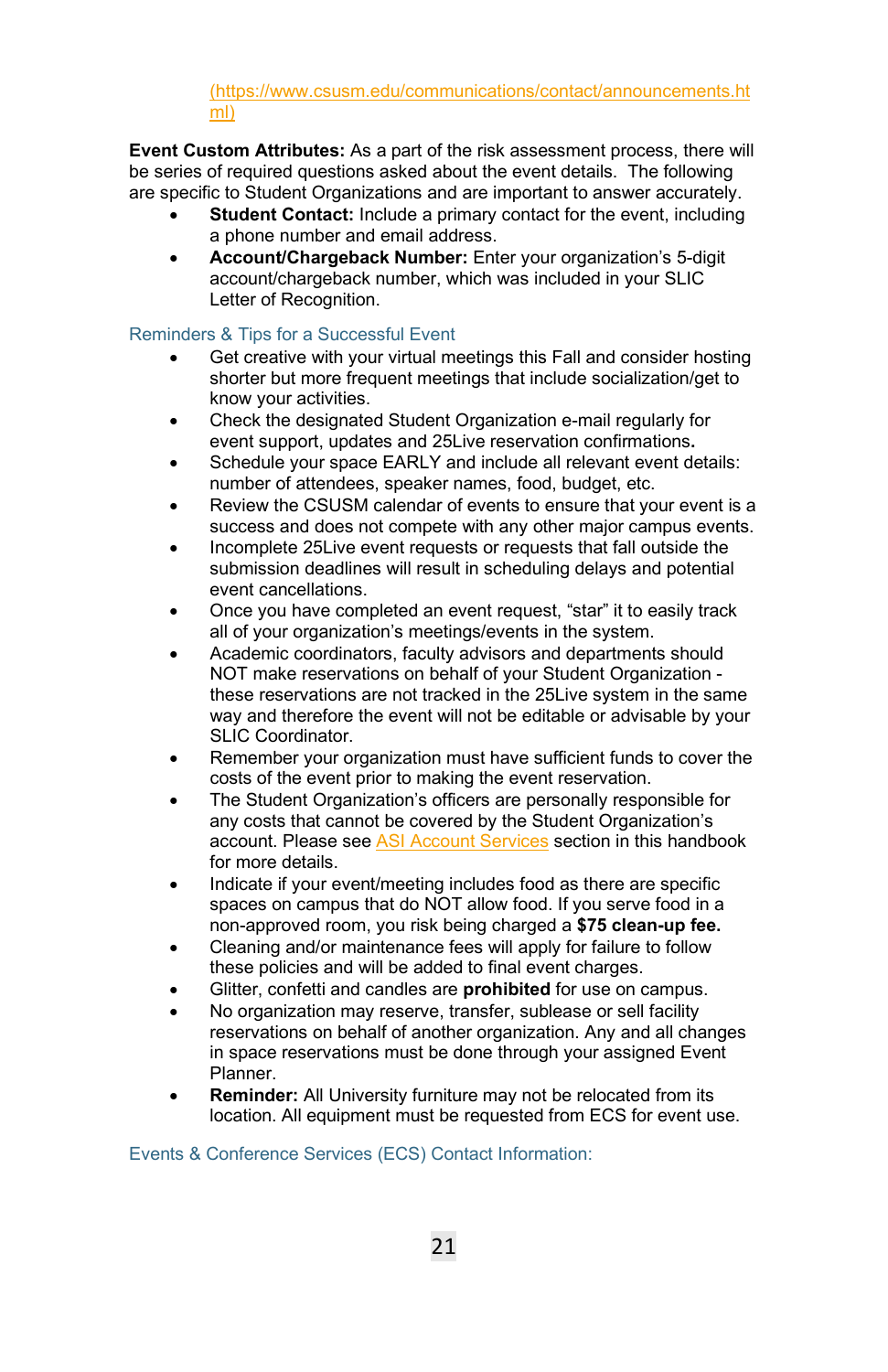Ellen Hawthorn Event Planner [hawthorn@](mailto:hawthorn)csusm.edu (760)750-8894

<span id="page-22-0"></span>Front Desk [eventassistant@csusm.edu](mailto:eventassistant@csusm.edu)

(760) 750-8800

<span id="page-22-1"></span>Events Requiring Parking Passes for Guests & Hosting Speakers/Performers

- Indemnification forms must be completed and signed by each visiting guest. Once you submit the signed form to SLIC you may request sponsored guest parking.
- Submit [Indemnification](https://www.csusm.edu/events/documents/csusm_indemnification_form.pdf) form(s) to Events and Conference Services prior to the start of the Event [\(eventassistant@csusm.edu\)](mailto:%20eventassistant@csusm.edu). If the Indemnification Form is not filled out completely, it will be returned to the Student Organization for immediate completion. Forms can be found at: [https://www.csusm.edu/events/documents/csusm\\_indemnification\\_form.p](https://www.csusm.edu/events/documents/csusm_indemnification_form.pdf) [df](https://www.csusm.edu/events/documents/csusm_indemnification_form.pdf)
- You may request up to 2 free sponsored guest parking permits by emailing your SLIC Coordinator the full names of your guests at least 72 hours in advance.
- Sponsored guest passes are only valid in designated lots with labeled "Sponsored Guest" spaces in lots C, E, H, the  $1<sup>st</sup>$  and  $6<sup>th</sup>$  floors of the parking structure. All guests will need to pick up the permits from Parking Services off of La Moree Road.
- If needed, Full Parking Lot reservations can be secured through your Campus Event Planner.

## <span id="page-22-2"></span>Hosting Events with Minors

- There are additional considerations/responsibilities that must be managed when planning events that include participation of minors.
- Please consult with your SLIC Coordinator to determine whether indemnification forms, permission slips, guardian attendance, additional training or special event insurance will be required.

## <span id="page-22-3"></span>Use of the Term Networking Event Instead of Job Fair

- If your event includes inviting local employers or companies for the purpose of networking and job sharing, consult with the Career Center to see about partnering or to ensure that your event does not conflict or compete with a pre-existing Career Center event.
- Student Organizations hold "Networking Events" whereas the Career Center hosts "Job Fairs".
- Please market your networking events as such to minimize confusion. This includes the event title on the 25Live reservation.
- If an outside organization will be bringing items beyond themselves (tables, chairs, activities, etc.) they will need to provide insurance. Procurement will then create an agreement/contract to be signed by the outside organization. Depending on the specifics of the Networking Event, the facilitation of the outside organizations' insurance will be done by your Campus Event Planner (if required).

#### <span id="page-22-4"></span>Hosting Events that Include Food

- Be aware of food sensitives and allergies before serving food.
- All Student Organizations selling or distributing food on campus at public events must apply for a Temporary Food Permit from Safety, Risk &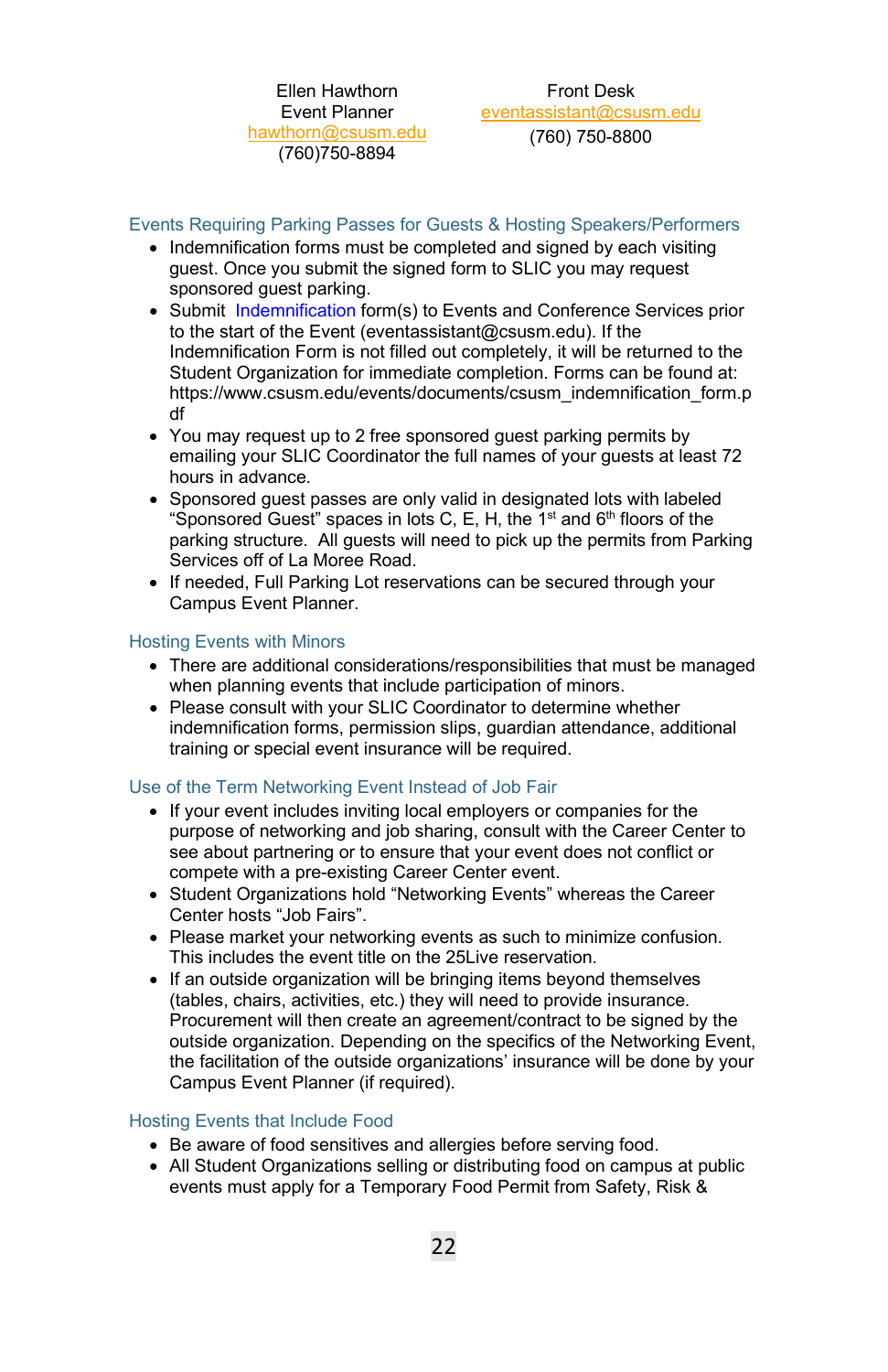Sustainability at: [http://www.csusm.edu/srs/safety\\_programs/food\\_safety.html](http://www.csusm.edu/srs/safety_programs/food_safety.html)

- Food served on campus must come from an approved source; it cannot be prepared at a home or other residence. Food source options include: University Catering Services: [\(https://csusm.sodexomyway.com/catering/index.html\)](https://csusm.sodexomyway.com/catering/index.html), University approved caterers, and foods purchased from local vendors (grocery stores, restaurants, etc.).
- If you want to host an event with a caterer, you must select from the campus approved caterers list. The most current approved catering list can be found at: [https://www.csusm.edu/corp/dining/approvedcaterers/index.html.](https://www.csusm.edu/corp/dining/approvedcaterers/index.html)
- Food dropped off at the curb by a local vendor is acceptable in Craven Circle and Campus Way Circle. Having a representative of your organization meet the vendor at their establishment and bringing it back to campus is allowable.
- Having food delivered to other campus locations by a local vendor **is** considered catering. Having a representative of your organization pick up food from a local vendor and bring it back to campus **is not** considered catering.
- If you have a specific caterer in mind, but they are not on this list, please share this information with your SLIC Coordinator/Campus Event Planner during your event planning meeting.
- Every person in the food booth who handles food must have either a valid San Diego Food Handler's Card or a CSUSM Temporary Food Handler's Certificate. Certificates can be earned by completing an instructor led course or an online course through the ETC at: [http://www.csusm.edu/etc/.](http://www.csusm.edu/etc/)
- CSUSM is currently under contract with PepsiCo. Only PepsiCo products may be served at campus events.
- If you have questions about serving food at a private event (such as a monthly meeting), ask your SLIC Coordinator or contact Safety, Risk & Sustainability.

| <b>ROOM</b>             | <b>SEATING</b>  | <b>SEATING</b>            |
|-------------------------|-----------------|---------------------------|
|                         | <b>CAPACITY</b> | <b>ARRANGEMENT</b>        |
| Academic Hall<br>102    | 145             | Auditorium                |
| Academic Hall<br>305    | 90              | Arm tablet chairs         |
| Academic Hall<br>411A   | 48              | Arm tablet chairs         |
| Academic Hall<br>411B   | 48              | Arm tablet chairs         |
| Kellogg Library<br>1111 | 80              | Arm tablet chairs         |
| Markstein Hall<br>101   | 45              | Tiered case study<br>room |
| Markstein Hall<br>106   | 60              | Tiered case study<br>room |
| Markstein Hall<br>214   | 55              | Seminar style             |

• The following campus locations/classrooms allow food: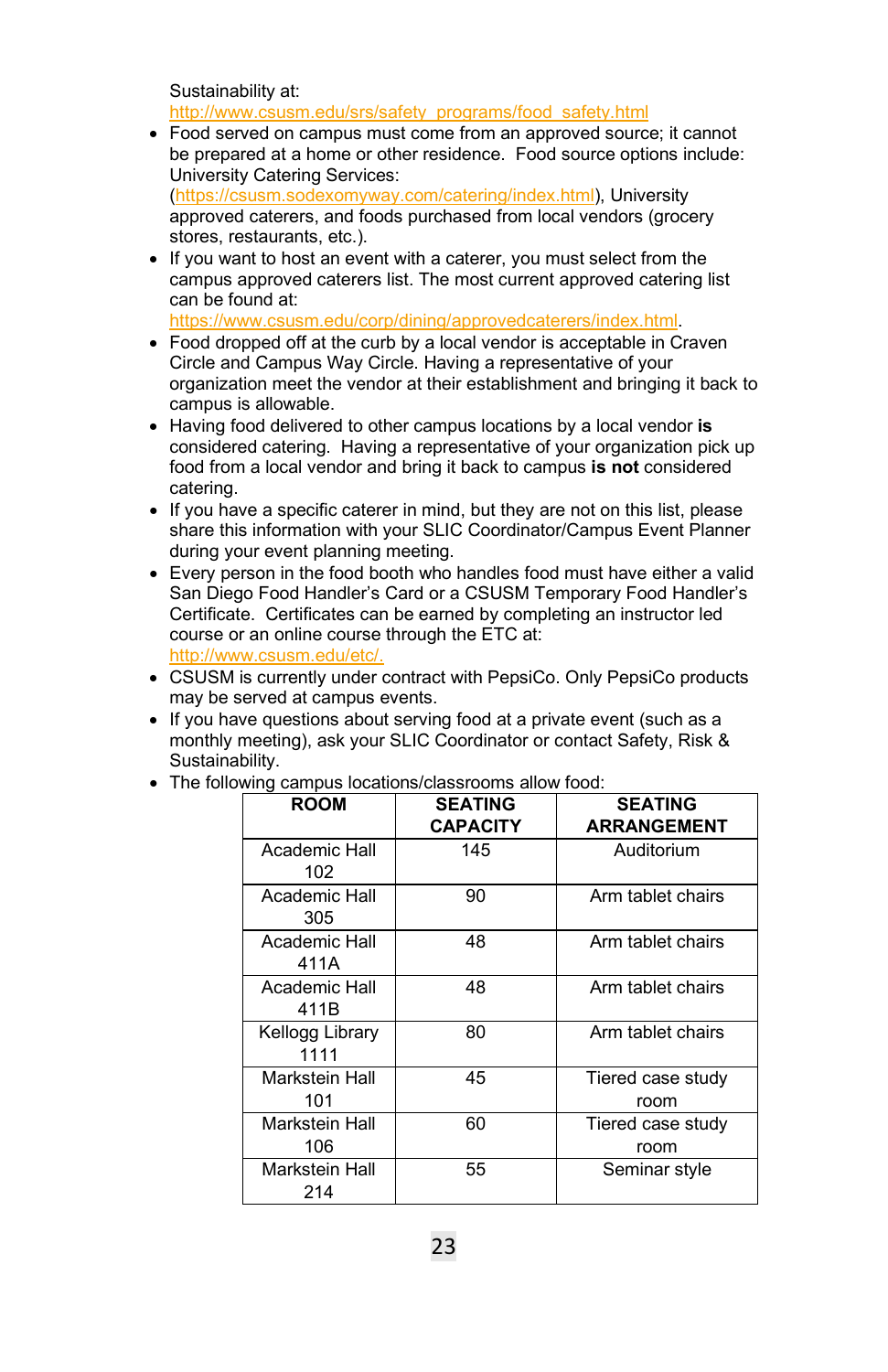| Science Hall 2<br>242  | 74 | Arm tablet chairs |
|------------------------|----|-------------------|
| Science Hall 2<br>243  | 45 | Arm tablet chairs |
| University Hall<br>100 | 65 | Tiered            |
| University Hall<br>101 | 45 | Tiered            |

# <span id="page-24-0"></span>Use of a Grill on Campus

With approval, Student Organizations can bring propane barbeques on campus to prepare and serve food at events. Charcoal barbeques are not permitted. As with any food service on campus, the grill and food service must be operated by individuals with a current food handler's card.

- The Student Organization is provided a functional fire extinguisher.
- University representatives may inspect the grill and your food operation to ensure it meets health code guidelines and requirements on a drop-in basis.
- Provide a grease drop/cardboard to protect the concrete under the grill.
- Set up the grill in a way that prevents pedestrian traffic from moving behind/too close to the grill.
- Grill **cannot** be under the USU Arcade(overhang/covered area on 4<sup>th</sup> floor of the USU).
- Grills **may not** be placed under a canopy for cooking.
- Ensure that your food is cooled/cooked properly under the supervision of a food handler's card holder.
- Each person handling food must have completed the Food Handler Training and have their card present.
- Keep food separate. Raw meat, poultry and fish should be kept separate from fruits/vegetables and milk-based products. Also, ice for drinks should be in its own ice chest or cooler.
- Wash your hands. Take along disposable hand towels to use before and after working with foods.
- Anyone handling money should not simultaneously handle food, and vice versa.

The following locations are designated spaces that may be used for grilling:

- o Mangrum Field (Grass Only)<br> **O** Forum Plaza (Square & Gras
- o Forum Plaza (Square & Grass Only)<br>○ USU Arcade Sections #1-4
- USU Arcade Sections #1-4

## <span id="page-24-1"></span>Working with Vendors

Many Student Organizations partner with local businesses as a way to raise funds for their respective organization. Email your SLIC Coordinator with any information about fundraising opportunities your organization is considering and allow sufficient time for the review of any contracts with external groups. It is always recommended that you put any agreement in writing; make sure you understand the full extent of the agreement/contract before moving forward with the vendor. If your event is taking place on campus, work with your ECS Planner and your SLIC Coordinator to facilitate the vendor review and approval, including food vendors that can be found on this link:

[https://www.csusm.edu/uarsc/commservices/approvedcaterers/approved\\_cater](https://www.csusm.edu/uarsc/commservices/approvedcaterers/approved_caterers/index.html) [ers/index.html](https://www.csusm.edu/uarsc/commservices/approvedcaterers/approved_caterers/index.html)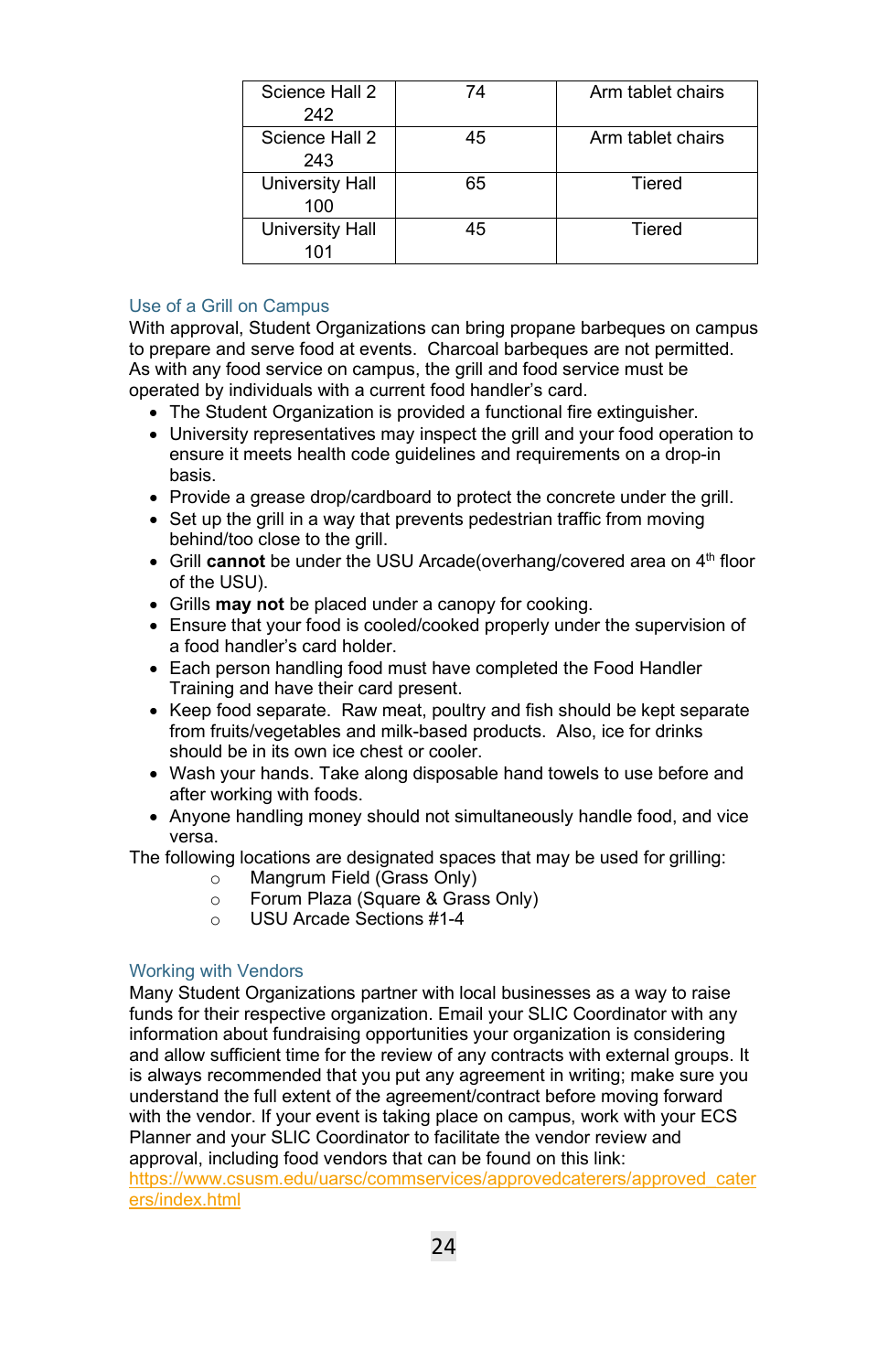If your event is taking place off-campus it is important that your organization not use the University name without approval from the Director, Student Leadership & Involvement Center.

# <span id="page-25-0"></span>Events with Amplified Sound

Expectations surrounding amplified sound were developed in collaboration in Academic Affairs to best enable campus programs and classes to co-exist without disruption. SLIC has a sound system available for check-out through online requests at:

[http://www.csusm.edu/SLL/studentorgs/itemcheckoutform.html.](http://www.csusm.edu/sll/studentorgs/itemcheckoutform.html)

- Amplification is encouraged during University Hour (U-Hour): Tuesday & Thursday 12:00 pm - 1:00 pm, a period during which classes are not scheduled.
- Recommended Locations: USU Arcade & Kellogg Plaza
- Speakers should face away from the Library or any academic building.
- The sound level should not go above 80 decibels. You can download a free decibel meter to monitor the sound on your personal device.

If you receive a noise complaint, please adjust the volume level or reposition speakers to mitigate the problem. Courtesy and advocacy for student life events will be carefully balanced and considered so that both students and community members enjoying the event and campus members involved in meetings, study sessions, and/or classes are all considered.

## <span id="page-25-1"></span>Events at the University Student Union

- The University Student Union (USU) is a key location for Student Organizations to host their events throughout the year. For more detailed information, please refer to the USU. website [http://www.csusm.edu/usu/events/index.html.](http://www.csusm.edu/usu/events/index.html)
- Priority scheduling period for the University Student Union: Student Organization/Student Focused Events are allowed to be scheduled up to 14 months in advance.
- A limit may be placed on the number of reservations a Student Organization may make for reoccurring events in the USU. Notice will be given to all recognized Student Organizations if this becomes necessary.
- To serve the greatest number of organizations, the USU or ECS reserves the right to change any room assignment if necessary, to accommodate as many reservations as possible. This will be done based on information provided about the scheduled event and setup needs.
- Please notify the USU as soon as possible if you need to cancel your room reservation, so the space can be made available for others. Failure to notify may result in cancellation fees. If a group is requesting/reserving multiple blocks of time and not using them, reservations may be canceled, and the group will only be allowed to make single date reservations for the rest of the semester.
- Five business days are required for any change in event set-up. Any incurred cost due to a late change or cancellation will be the responsibility of the requesting organization. If you have specific questions about the University Student Union spaces, contac[t usuevents@csusm.edu.](mailto:usuevents@csusm.edu)

# <span id="page-25-2"></span>Events at Clarke Field House and Campus Recreation Fields

Athletics and Campus Recreation receive priority scheduling for Campus Recreation Fields (Mangrum Track & Field, Lower Field). Based on weather and/or field conditions, events putting the fields at risk may be redirected to an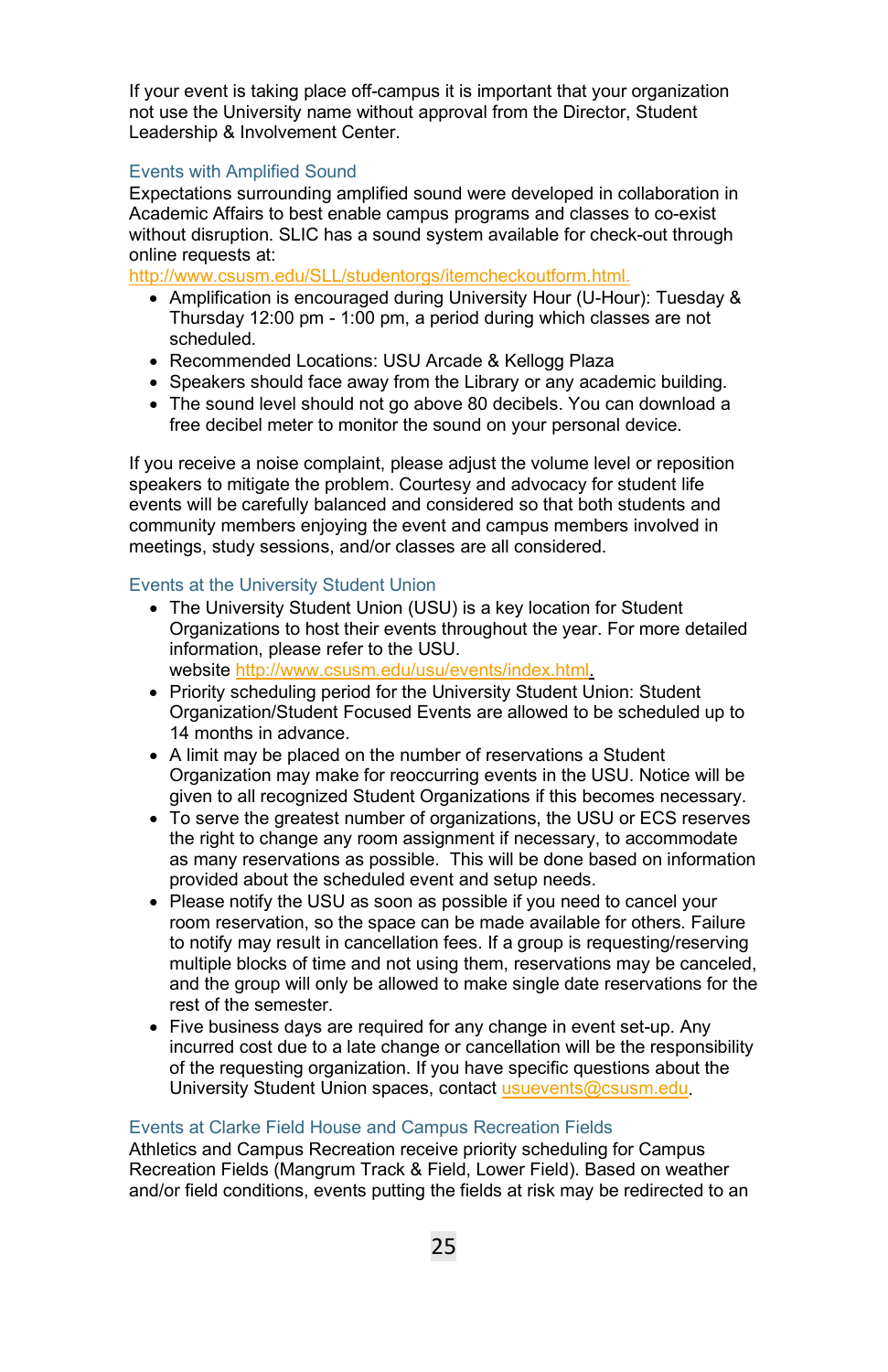alternate campus location. The Sports Center is not currently available for event use.

Rainy weather will result in mandatory field closures to mitigate field damage, so be sure to develop a rain plan if scheduling a large event.

When making reservations, include a complete description of activities and whether you will be utilizing Athletics staff to oversee your event in your request. Lights are only available on Mangrum Field and not any other field. Your organization will have to work with Event & Conference Services to have lights provided for events after sunset on any other field. If you have specific questions about field use, contact Event & Conference Services at: [events@csusm.edu](mailto:events@csusm.edu) or (760) 750-8800.

# <span id="page-26-0"></span>Hosting an On-Campus Dance

All dances must be planned with an SLIC Coordinator and Campus Event Planner. Additional preparations may be needed for security, ticket sales, and guests.

- The Student Organization should define the scope/purpose of the dance and adjust the planning as needed (High School Students; Fundraiser; On-Campus only).
- Tickets should be sold via Eventbrite or CrowdChange. No ticket cash ticket sales are allowed except at the door.
- Cash collection must happen with a cash box and follow the cash handling procedures. Student Organizations are responsible for identifying two members for this responsibility.
- Deposits must be made within 24hours of the event.
- There is no re-entry for dances. This should be posted at the entrance to the dance venue. Student Organizations may want to determine a final entry time (i.e. No entry after 10pm). All dances should end by midnight unless otherwise approved.
- The Event & Conference Services Planner and University Police Department review and determine how to staff the event with security.
- All dances will have some hired CSO/Security/UPD as determined by University Police Department. The Student Organization and/or campussponsoring department is responsible for associated costs.
- CSO/Security/UPD will decide if bag checks must be conducted. The trained security staff will do these.
- No outside beverages or food are allowed. This should be posted and enforced at the entrance to the event.
- The Student Organization must identify and staff the doors with organizations members. The SLIC Coordinator or Student Organization Advisor must be present at the event.
- Student IDs are required. All guests need an ID and are accompanied by a CSUSM student. The CSO/Security/UPD will check and verify IDs. Minors are not permitted unless they have a CSUSM ID.

#### <span id="page-26-1"></span>Events Where Alcohol is Served

California State University San Marcos is committed to enforcing State, local and University regulations regarding the sale, service and use of alcohol. The purpose of this policy is to provide basic guidelines for the sale, serving, supply and consumption of alcoholic beverages on University property. All events at which alcohol is served require the involvement of a Campus Event Planner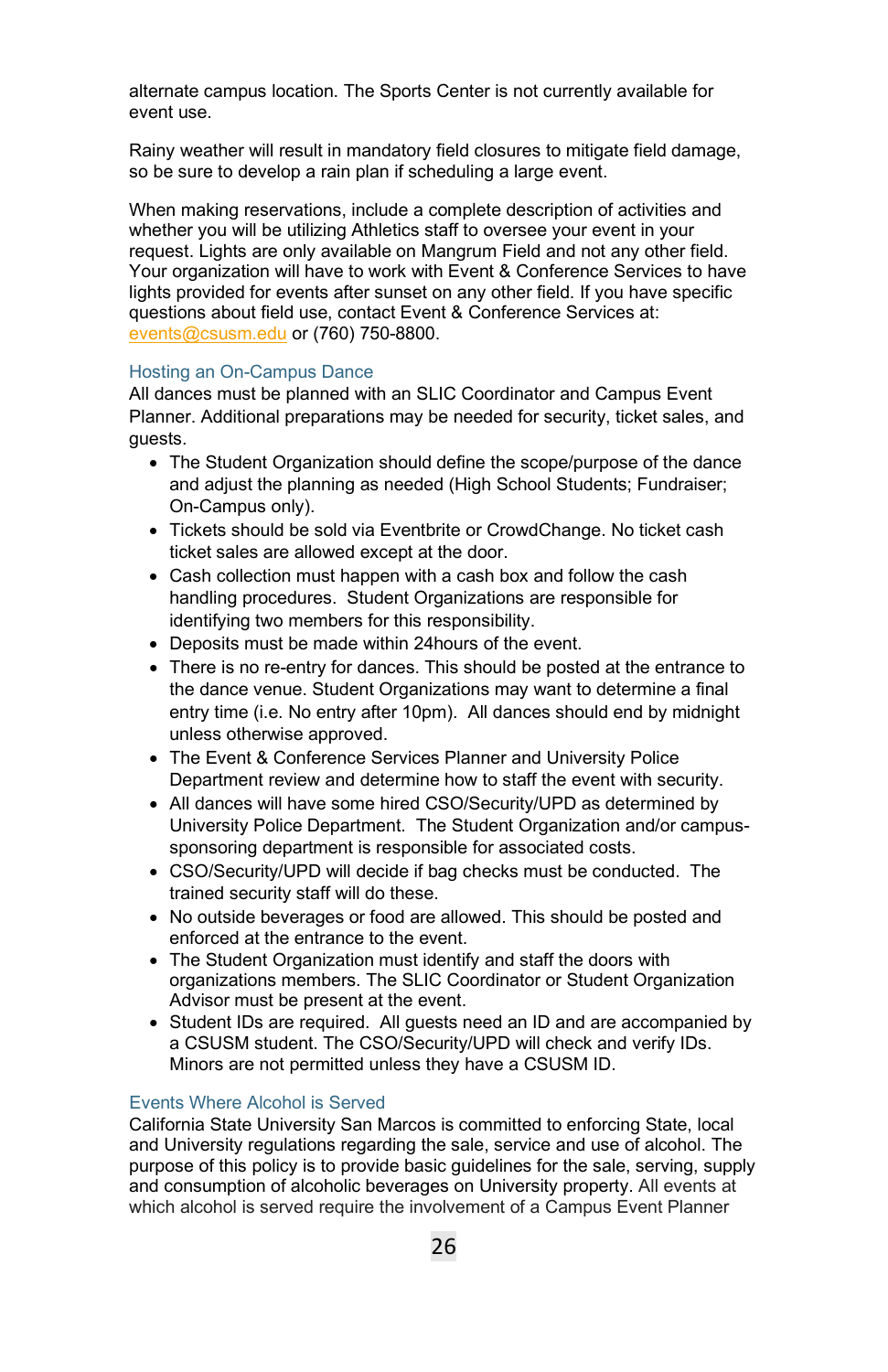and a campus approved alcohol vendor. Student Organization leaders must complete the Alcohol Approval Form no later than **8 weeks** prior to the event with the assistance of an ECS Event Planner. A copy of the finalized Alcohol Approval Form and ABC license must be made available at the event to University and CSUSM PD officials.

#### <span id="page-27-0"></span>Risk Management Safety, Risk & Sustainability Services

SLIC will work with the Office of Safety, Risk & Sustainability (SRS) to appropriately advise Student Organizations regarding events and activities that expose either the organization, the University or event participants to elements of risk. It is critical that organizations fill out the 25Live event request form completely and provide as much detail about the vision of your event as possible. Some of the risk management strategies you will find within the event planning process include the use of contracts, risk assessment forms, release of liability forms (aka "CSUSM Standard Waiver"). SLIC event advisement will minimize activities that have the potential for injury or accidents involving CSUSM students and their guests.

#### <span id="page-27-1"></span>Insurance Requirements

The campus has insurance requirements that need to be met by outside organizations, vendors or performers. All requests need to be made 6 weeks prior to event. Work in advance with your campus Event Planner in conjunction with your SLIC Coordinator when developing or requesting service contracts with outside entities.

#### <span id="page-27-2"></span>Cash Handling Procedures

- 1. Cash handling training should be completed by all organization members handling cash. Trainings are offered through Student Leadership & Involvement Center.
- 2. Before your event/fundraiser, request or print your ASI deposit slip with your Student Organization account.
- 3. Cash collection must happen with a cash box. The cash box should never be left open or unattended. Cash boxes are available for checkout in Student Leadership & Involvement Center, USU 3400.
- 4. You must use a receipt book, cash collection tally, or ASI Deposit Form to track your cash intake. This is your document reconciliation when depositing your cash.
- 5. Separation of duties must be maintained when cash is received, and no single person should have complete control over a given process.
- 6. When reconciling, there must be two people counting cash and preparing the organizational deposit.
- 7. Deposits are made within 24hours to Cougar Central's Cashier Counter (Craven 3800). If the Cashier's Office is closed, you can deposit the funds in the overnight DropBox outside of Cougar Central (make sure the envelope and deposit slip are clearly labeled).
- 8. If you are the person collecting cash for fundraising weeks, you cannot be serving food.
- 9. Note that the university has a [detailed cash handling policy.](https://www.csusm.edu/policies/active/pdf/university_cash_handling.pdf) Organizations that are identified as out-of-compliance, may risk having the privilege revoked.

#### <span id="page-27-3"></span>Ticket Sales

For Ticket Sales, Student Organizations must use Eventbrite or CrowdChange (Fraternity & Sorority Life).Tickets may be sold at the door with prope[r cash](#page-27-2)  [handling procedures.](#page-27-2) Otherwise, Cash ticket sales are not to be occurring at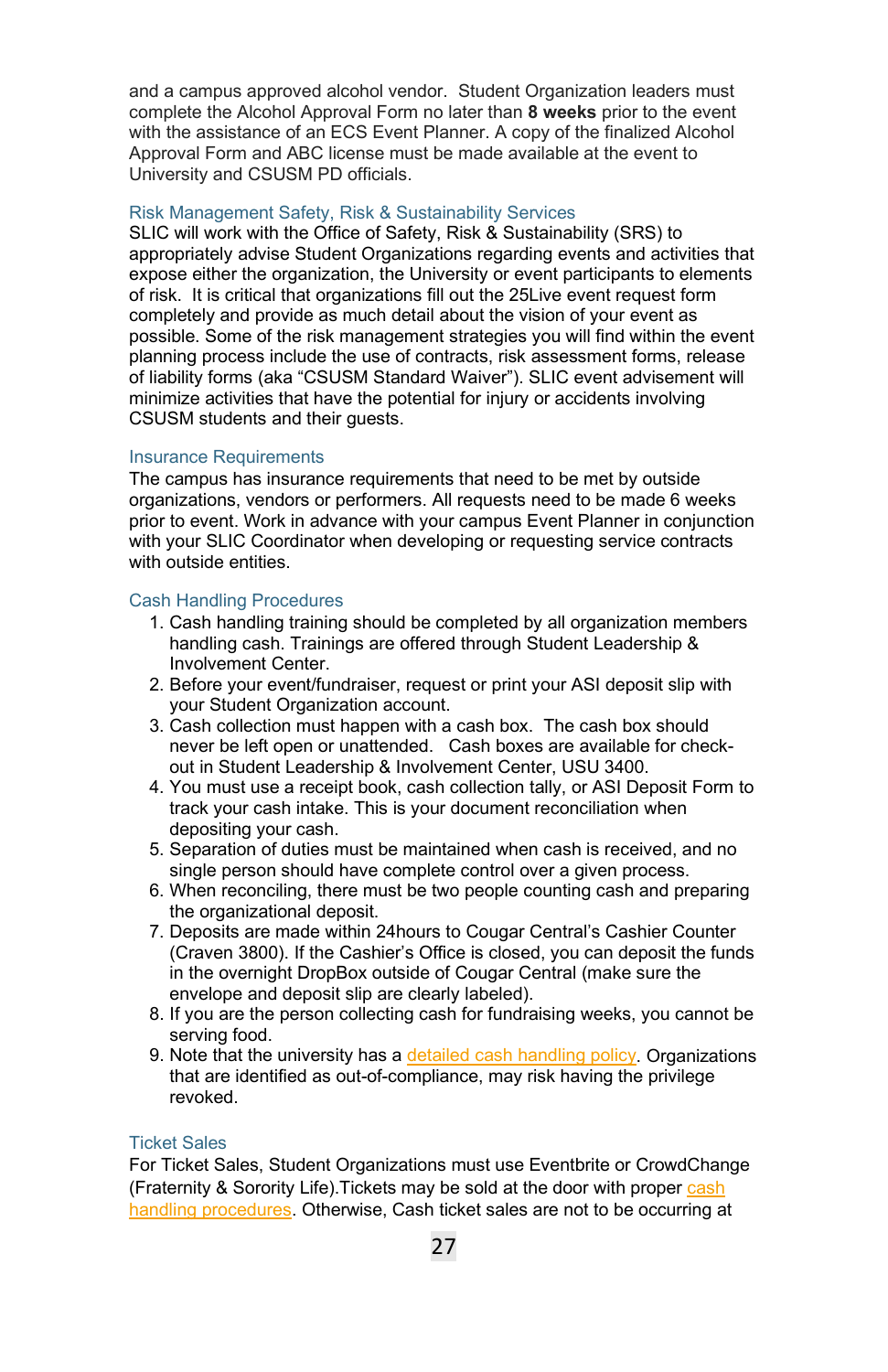any other point. Ticket sales are not permitted to be sold out of pocket in exchange for cash.

#### <span id="page-28-0"></span>Electronic Payments

Square and electronic payment may NOT be used or connected to an individual group members' personal account. Square/Venmo require an approved off-campus Student Organization account with 501.C3 status.

## <span id="page-28-1"></span>Event Billing and Payments

- Student Organizations can fill out the ASI Campus Sponsored Student Organizations Expenditure Request Form (ERF) to initiate payment of event bills through ASI (USU 3700) with Final Event Estimate.
- The official University Invoice (invoice number begins with the letters "RA") will be generated 30 days after the event. ASI will process the payment once the final invoice has been received.
- Please see th[e ASI Account Services](#page-31-0) section in this handbook for more details.

#### <span id="page-28-2"></span>Event Reimbursement

If you have pre-approval for reimbursement and you spend your own personal funds on a Student Organization event, you need to complete an ASI Campus Sponsored Student Organizations Expenditure Request Form (ERF), which requires the signatures of the Student Organization President, Treasurer and on-campus Advisor.

You must include itemized, original receipt(s) or the final event estimate, or invoice, to the ASI ERF. Submit the form at bit.ly/erfcsusm. Reimbursements take about 10 business days to be processed.

## <span id="page-28-3"></span>Paying for Events from an Off-Campus Account (Fraternity & Sorority Life Only)

Oftentimes, fraternities and sororities utilize an off-campus account to pay for event related charges. Only Greek affiliated Student Organizations are permitted to have off-campus bank accounts and pay with a credit or debit card online. Or, at other times, individuals may choose to cover specific costs related to an event out of their own personal account. Do not pay these charges until you receive a University Invoice from ASI. Take the invoice(s) to the University Cashier's to process payment. Be sure to reference the RA#(s) on the memo line of the check and keep the receipt for your records. This ensures that the payment has been made for those specific University charges.

#### <span id="page-28-4"></span>Responsibilities of Event Organizers

Individuals and/or groups sponsoring events where alcohol is served, agree to the following:

- a. To abide by University, State and Federal regulations regarding alcohol use and distribution, as well as all conditions set forth in this policy.
- b. To ensure that any distribution or sale of alcohol is handled by an approved alcohol beverage service vendor. The vendor must also be licensed by the Dept. of Alcoholic Beverage Control for alcohol sales and hold the liquor liability coverage and training.
- c. To establish controls to ensure that the sale or distribution of alcohol to individuals under the age of 21 will not be permitted.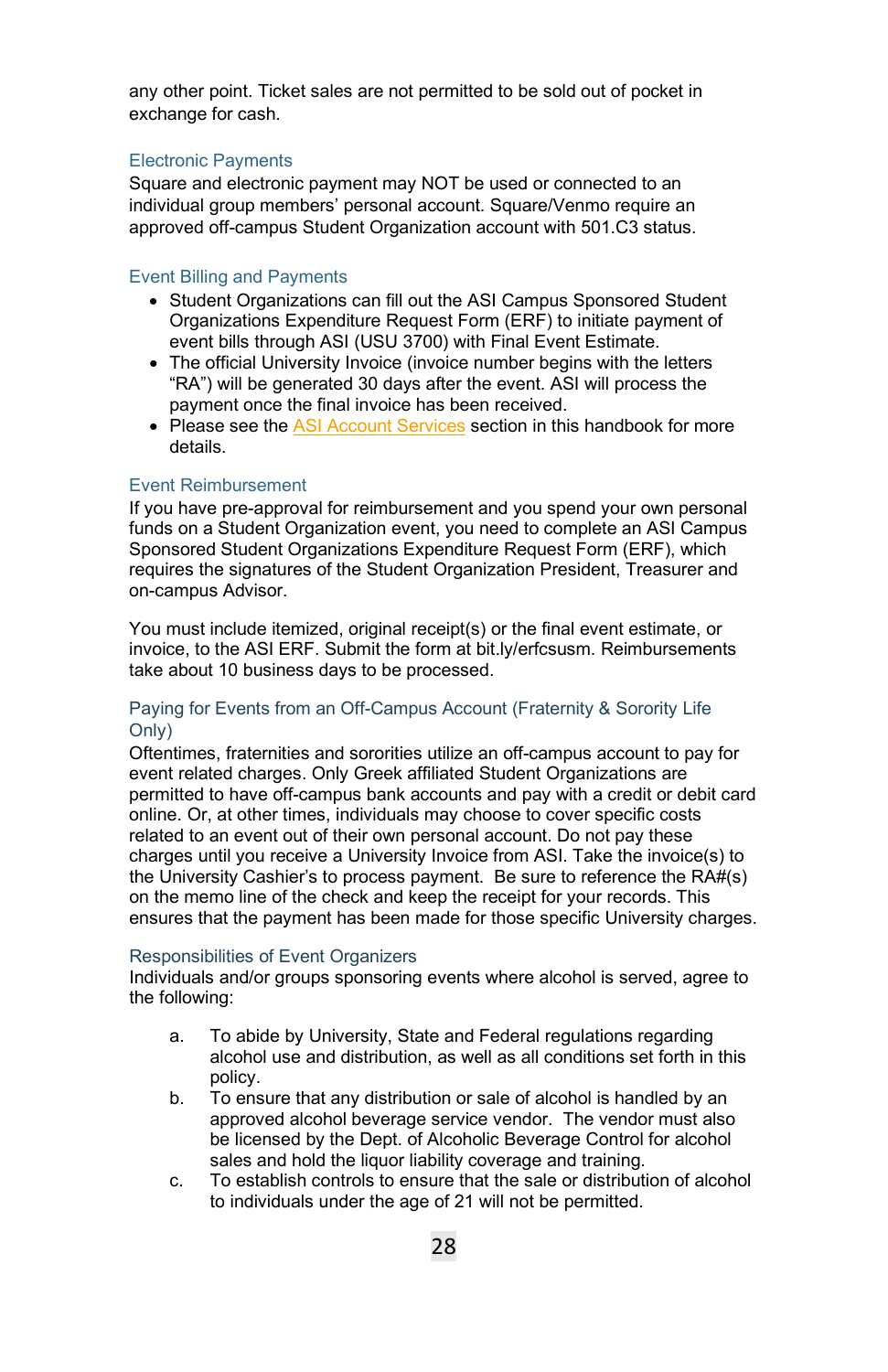- d. To require that in order for alcohol to be served to an individual, a valid picture ID (State ID, Drivers' License, etc.) must be presented. A second ID may be required if the primary ID is deemed unacceptable.
- e. To ensure that there is no price discounting on alcohol.<br>f To accept responsibility for all damages incurred during
- To accept responsibility for all damages incurred during the activity and to provide restitution for damages.
- g. To maintain behavior and activities appropriate to a University setting that adhere to all campus sanctioned policies.

Any student sponsored on-campus event with alcohol present must have Responsible Hosts who assist University Police in maintaining the safety of the event. Any student, regardless of age or class year, is eligible to be trained as a Responsible Host. Specific duties and responsibilities are outlined in the Responsible Host Training that will be provided by SLIC prior to the event.

# Support for Student Organizations

# <span id="page-29-1"></span><span id="page-29-0"></span>Student Specialist & Event Support

SLIC Student Specialists and SLIC Coordinators are available to assist student leaders with 25Live, basic event planning steps, posting policy information, Student Organization recognition and providing registration and information about the many SLIC and Cross-Cultural Center (CCC) programs and services.

## <span id="page-29-2"></span>Organization Mailboxes

- Student Leadership & Involvement Center provides a mailbox for each recognized Student Organization in USU 3600.
- These mailboxes should be checked regularly and need to be emptied at the end of each semester.
- If an organization receives an oversized package or item, a note will be placed in your mailbox directing you to see the SLIC front desk to claim your item.
- Large items left for longer than a week will be returned to sender.

## <span id="page-29-3"></span>SLIC Item Check-Out

- Student Leadership & Involvement Center (SLIC) has miscellaneous items that can be loaned to Student Organizations only for on-campus events.
- Requests must be submitted to SLIC online at least 5 business days in advance of the event. All items, except for A-frames, are for single day use only. A-frames are available for up to 2-weeks.
- Items must be returned on time. Items must be picked up and returned during these allotted hours: Monday-Thursday 8:00am to 4:30pm, Friday 8am-1pm.
- The only exception for using items outside of these allotted hours for oncampus events, would be the attendance of an SLIC professional staff member.
- If a SLIC professional staff member will be attending the entirety of your event, and has agreed to assume the responsibility, please select that staff member when you're completing the reservation form.
- Student Organization leaders that do not return their items by the identified time will not be permitted to check out additional items until item(s) have been returned.
- Resources listed below are for Student Organizations only and will be reserved on a first come first serve basis: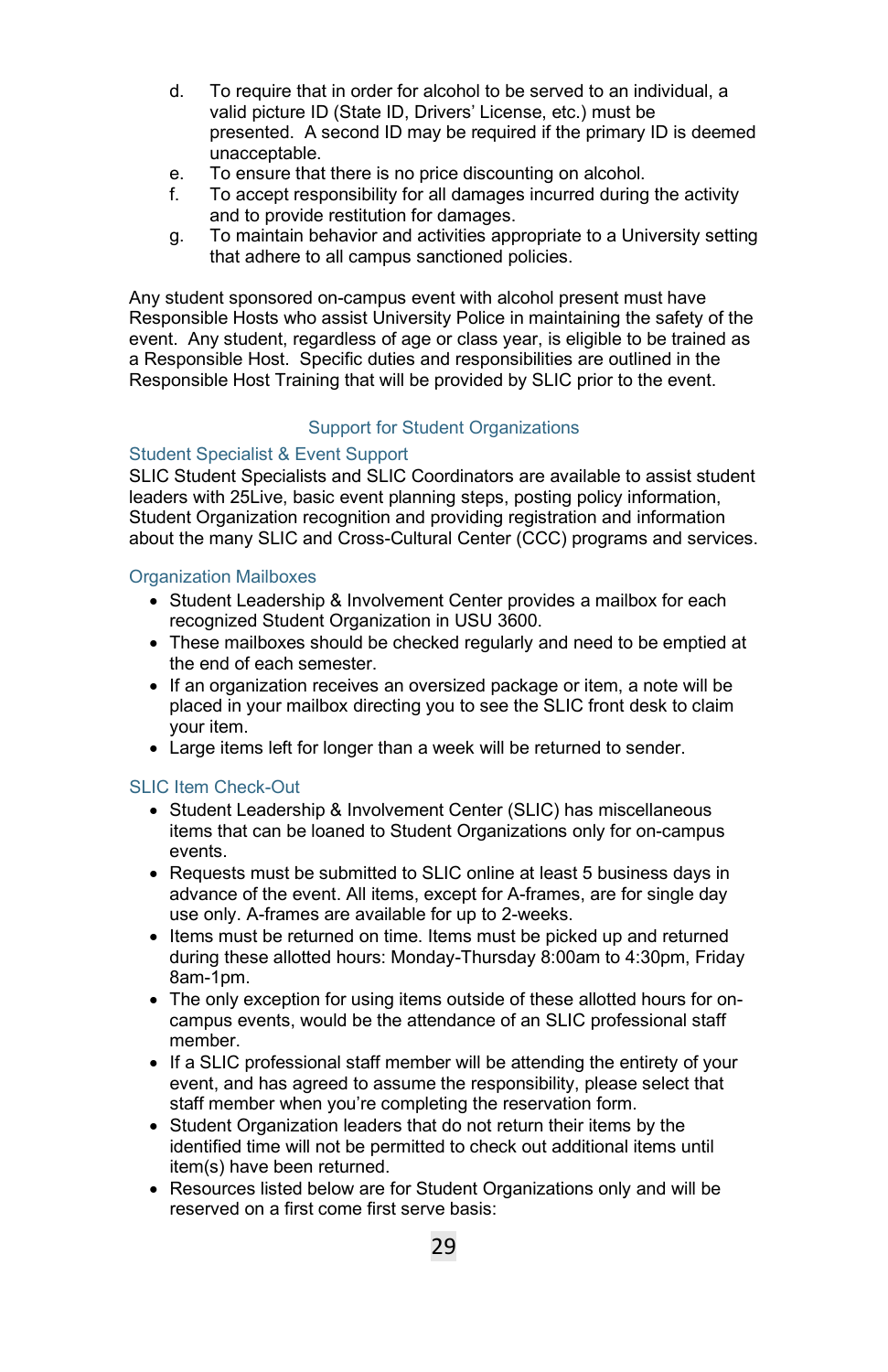- 6 ft. Tables
- 5 ft. Table
- 4 ft. Tables
- A-frames (2-week limit)
- Sound system
- Extension cords
- Chairs
- Cash boxes/cash bags with locks
- Games
- A request form is available on-line:

[http://www.csusm.edu/SLIC /resources/itemcheckoutform.html](http://www.csusm.edu/sll/resources/itemcheckoutform.html)

# <span id="page-30-0"></span>Student Organization Directory

- Each Organization is expected to set-up a page on "Tukwut Trax" where you can manage membership and engage.
- SLIC maintains an alphabetical listing of all recognized Student Organizations with links to simple, one-page descriptions or splash pages for each organization a[t www.csusm.edu/orgs.](http://www.csusm.edu/orgs) As your "Tukwut Trax" landing pages are created we will transition this online list to your respective pages.
- CSUSM does not offer server space for Student Organization websites.
- SLIC updates the "Student Org Directory" once each semester.
- Organization descriptions and email contact information will be gathered through the On-Line Recognition form submission and any officer updates filed with SLIC throughout the academic year.

# <span id="page-30-1"></span>Student Organization Fairs

- SLIC coordinates an in-person or virtual Student Organization Fair at the beginning of both the fall and spring semesters to support groups in recruiting new members into their organizations.
- Organizations must be recognized and in good standing with the University to participate.
- Student Organizations will receive email communication to sign up in advance. There are a limited number of tables, so availability is on a firstcome first-serve basis.
- Groups that do not secure an SLIC -sponsored table are not allowed to bring their own table and participate in the fair.

## <span id="page-30-2"></span>Fundraising Weeks

- SLIC has worked with the University to identify Student Organization fundraising weeks which are scheduled on a monthly basis during the academic year on the USU Arcade.
- Fundraising weeks have been identified as the second week of the month October through May, excluding January.
- Student Organizations must submit an on-line request to participate. selecting one of three packaged set-up options related to their fundraising proposal: Space Only, Basic, or BBQ.
- There is a \$5 fee charged to the Student Organization account when selecting the BBQ package to provide fire extinguishers.
- BBQ grill is not provided.
- Remember to review the campus-wide calendar of events when considering your fundraising efforts and avoid dates where food will be provided for free at events nearby.
- For more information, contact the: [studentorg@csusm.edu.](mailto:studentorg@csusm.edu)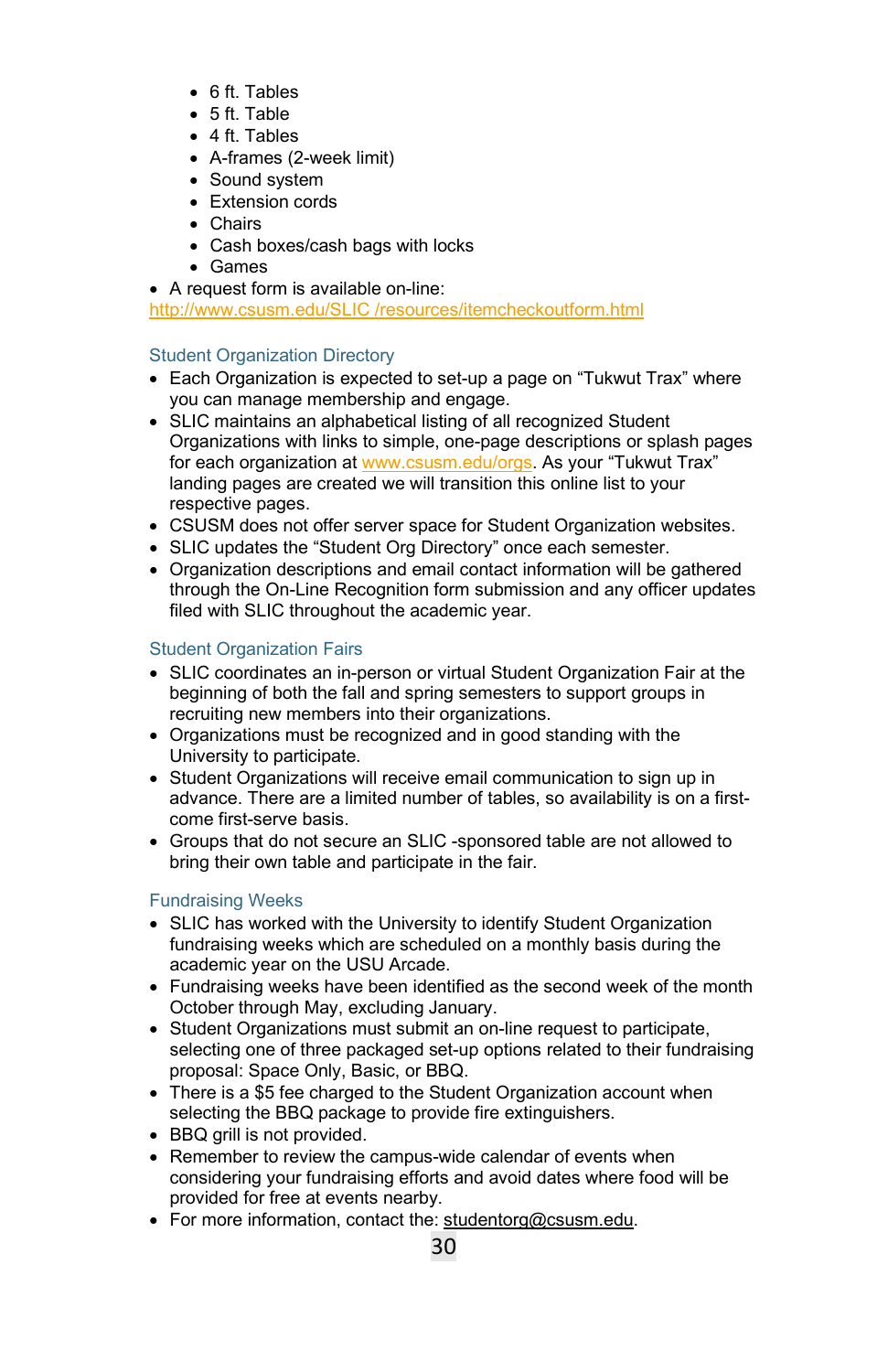# **Student Organization Account Services & Funding**

<span id="page-31-0"></span>The California State University Chancellor's Office order ICSUAM 3141.01 mandates that all CSU campuses distinguish oversight of student organizations accounts either with the campus or one of its auxiliaries. At CSUSM, our campus chose to designate oversight of the Student Organizations Accounts to the Associated Students, Inc. and the campus remains responsible for recognizing eligible student organizations. Therefore, Student Organizations must adhere to all relevant CSU, CSUSM and when applicable ASI policies and procedures to remain in good standing with CSUSM.

In ASI, th[e Student Organizations Account Services](https://www.csusm.edu/asi/services/account_services.html) program supports and assists recognized Student Organizations with utilizing their campus accounts in addition to:

- Coaching on where to locate account services resources
- Weekly account balances
- Assist with eligible purchases
- Process reimbursements
- Support to make deposits with the CSUSM Cashier's Office
- Advocate to campus partners to streamline processes supporting the Student Organizations like recording of fundraising transactions, billing with Events and Conference Services, payment processing tools, etc.

## <span id="page-31-1"></span>**Solicitation of Donations**

There are several ways your student organization can fundraise. Below are four options that *do not* require assistance or approval from the Office of Annual Giving in University Advancement:

- Membership dues
- Restaurant fundraisers
- Fraternity/Sorority National Philanthropies

## **On Campus Fundraising Weeks**

Below are three options that *do* require assistance or approval from the Office of Annual Giving in University Advancement:

- Cougar Crowdfunding
- Personalized Student Organization URL
- Student Organization Giving Page

**Cougar Crowdfunding** is an exciting new channel for fundraising, bringing groups of donors together to fund specific projects during a time constrained campaign. In this peer-to-peer model, projects raise small sums of money (typically in the \$2,000 - \$10,000 range) to fund special projects. Crowdfunding projects are managed by the Office of Annual Giving Programs, the official source for all Cougar Crowdfunding activities. Crowdfunding project examples include a club sports team raising money for post-season competition or new uniforms, a student org raising money for a conference in Sacramento, or a faculty member raising funds for a new piece of equipment for a lab. To learn more visit give.csusm.edu/ApplyForCrowdfunding.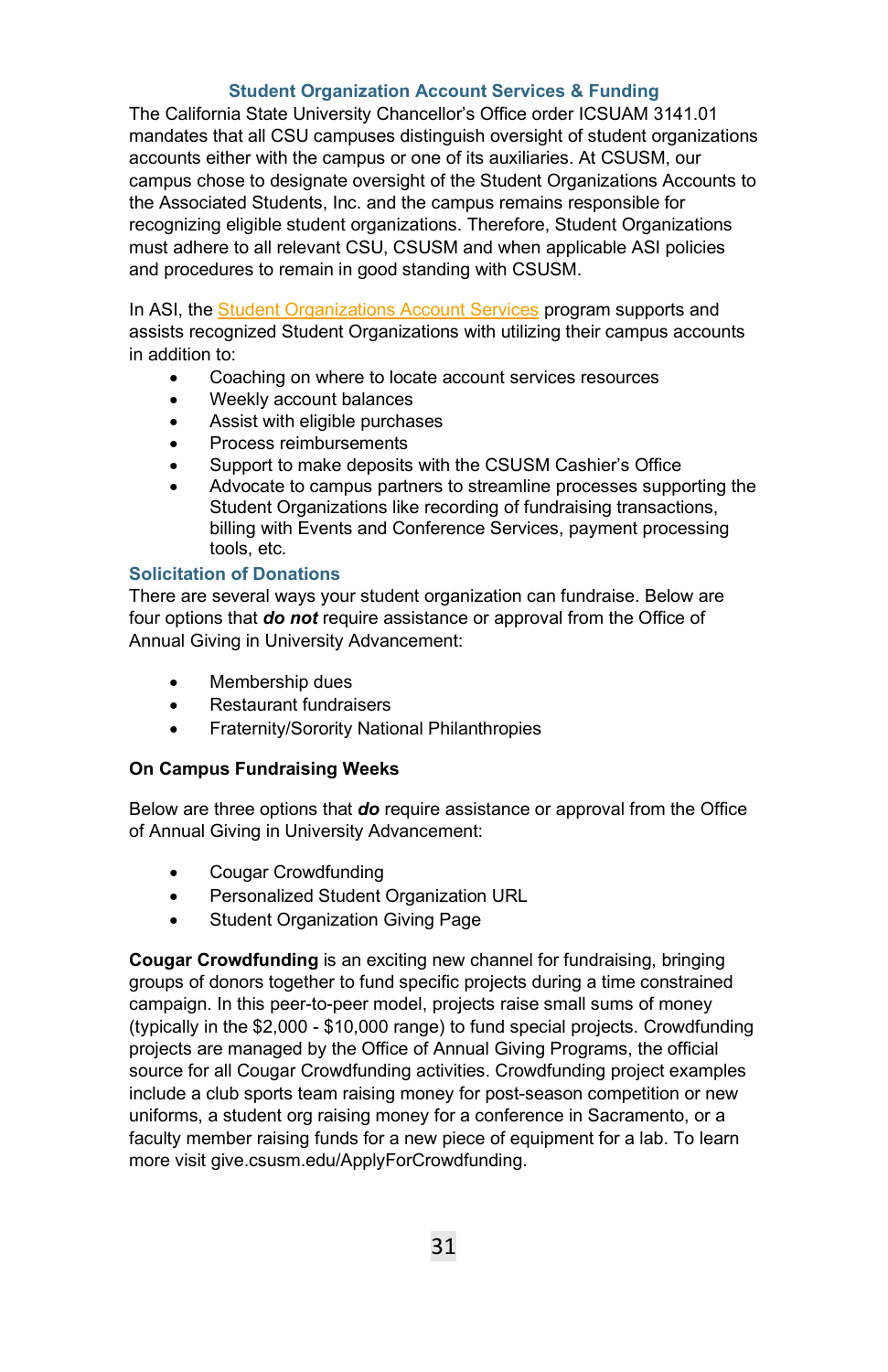A request can be submitted for a **Personalized Student Organization URL**, a unique url link that directs donors to your personal org page (ex. Honor Society). This unique url link can be shared to an approved list of prospective donors.

Donors can make a gift online at any time via the **Student Organizations Giving Page** at [www.csusm.edu/studentorgfunds.](http://www.csusm.edu/studentorgfunds) Donors can find your student organization by scrolling through the drop-down menu.

#### <span id="page-32-0"></span>Campus Funding Sources

Due to our global pandemic, we are uncertain about different funding sources that are available to student organizations. Therefore, please check each source's website for information as the year progresses.

| <b>CAMPUS FUNDING</b><br><b>SOURCE</b>                                                                | <b>INFORMATION</b>                                                                                                                                                                                                                                                                                                                                                                                                                                                      | CONTACT                                                                                                            |
|-------------------------------------------------------------------------------------------------------|-------------------------------------------------------------------------------------------------------------------------------------------------------------------------------------------------------------------------------------------------------------------------------------------------------------------------------------------------------------------------------------------------------------------------------------------------------------------------|--------------------------------------------------------------------------------------------------------------------|
| <b>ASSOCIATED</b><br><b>STUDENTS INC.</b><br><b>LEADERSHIP FUNDING</b><br>(ALF)                       | - Only recognized Student Organizations are<br>eligible for on-campus event funding<br>- All students may apply for ALF conference<br>support even if they are not a member of a<br>student organization<br>- Awards are reviewed monthly<br>- Funds are on a reimbursement basis<br>- Receipts must be submitted within 10<br>business days after your event                                                                                                           | ASI<br><b>USU 3700</b><br>http://www.csusm.edu<br>/asi/servicesalf.html<br>(760) 750-4989                          |
| <b>ARTS &amp; LECTURES</b><br>(A&L)<br>(PROPOSAL DUE IN<br><b>APRIL OR PRIOR</b><br>YEAR)             | - A&L provides financial support for standard<br>audio/visual fees for on-campus A&L-<br>sponsored events as well as customary<br>publicity costs (semester brochure and web<br>site postings).<br>- A&L encourages co-sponsorships that are in<br>partnership with community organizations<br>- A&L encourages student proposals that are<br>linked to a faculty member or a Student<br>Organization.<br>- A&L promotes campus initiatives and<br>diverse programming. | Arts & Lectures<br>Coordinator<br>Gina Jones<br>CRA 4700<br>giones@csusm.edu<br>(760) 750-8272<br>www.csusm.edu/al |
| <b>CO-CURRICULAR</b><br><b>FUNDING</b><br>(APPLICATIONS ARE<br>DUE IN SPRING OF<br><b>YEAR PRIOR)</b> | - All awardees are required to submit a final<br>report within two weeks after the event<br>- The report must be detailed and received by<br>SLIC prior to the final transfer of funds<br>- Review process at:<br>https://www.csusm.edu/sll/resources/fu<br>nding/application.html                                                                                                                                                                                      | Student Leadership &<br><b>Involvement Center</b><br><b>USU 3600</b><br>(760) 750-4970                             |